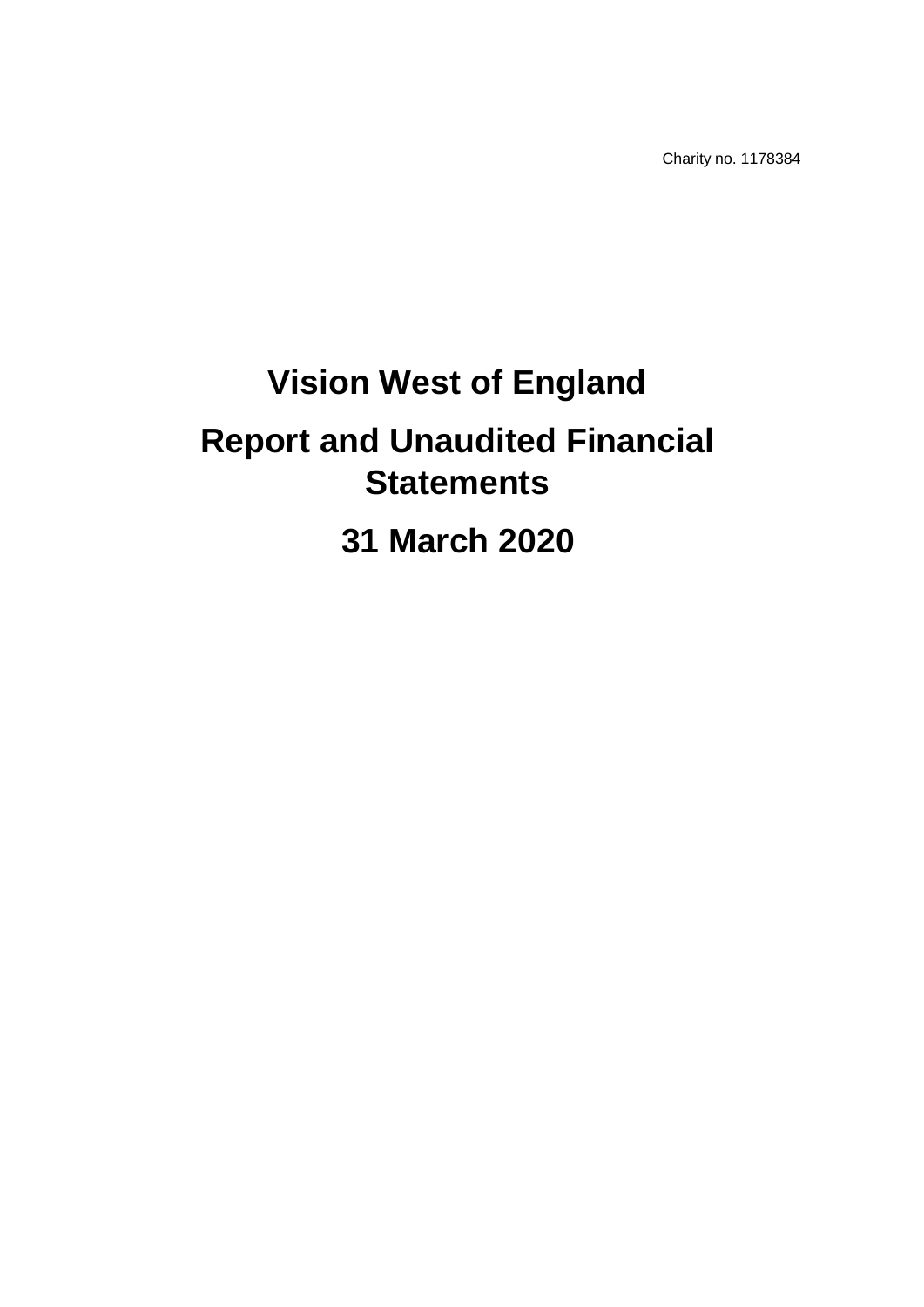## **Reference and administrative details**

## **For the year ended 31 March 2020**

| <b>Charity number</b>                               | 1178384                                                                                                                                                          |                                                                           |
|-----------------------------------------------------|------------------------------------------------------------------------------------------------------------------------------------------------------------------|---------------------------------------------------------------------------|
| <b>Registered office and</b><br>operational address | St Lucy's Sight Centre<br><b>Browfort</b><br><b>Bath Road</b><br>Devizes<br><b>SN10 2AT</b>                                                                      |                                                                           |
| <b>Trustees</b>                                     | were as follows:                                                                                                                                                 | The trustees who served during the year and up to the date of this report |
|                                                     | Nick Grinham<br>Carl Hall                                                                                                                                        | Chairman                                                                  |
|                                                     | <b>Heather Muncey</b>                                                                                                                                            | appointed 27 March 2020                                                   |
|                                                     | Simon Russell                                                                                                                                                    | appointed 31 May 2019                                                     |
|                                                     | Fiona Sandford                                                                                                                                                   | resigned 24 September 2019                                                |
|                                                     | Amar Shah                                                                                                                                                        |                                                                           |
|                                                     | Lauren Williams                                                                                                                                                  | appointed 24 September 2019                                               |
| <b>Chief executive officer</b>                      | <b>Mike Silvey</b>                                                                                                                                               |                                                                           |
| <b>Bankers</b>                                      | <b>CAF Bank Ltd</b><br>Kings Hill<br><b>West Malling</b><br>Kent<br><b>ME194TA</b>                                                                               |                                                                           |
| <b>Independent examiners</b>                        | <b>Godfrey Wilson Limited</b><br>Chartered accountants and statutory auditors<br>5th Floor Mariner House<br>62 Prince Street<br><b>Bristol</b><br><b>BS1 4QD</b> |                                                                           |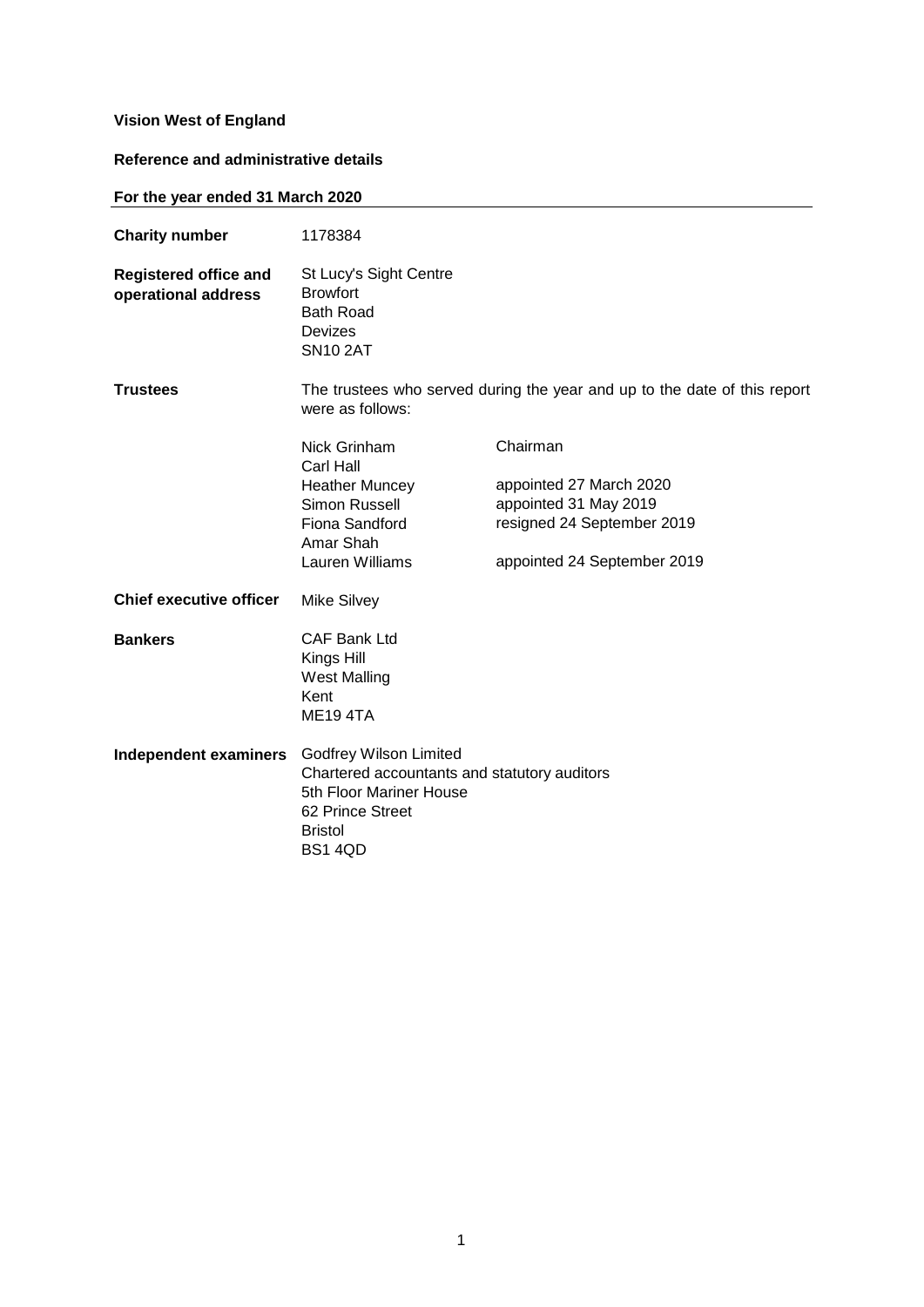## **Report of the trustees**

## **For the year ended 31 March 2020**

The trustees present their report and the financial statements for the year ended 31 March 2020 and also wish to express their sincere thanks to all staff and volunteers for their hard work over the past year.

Reference and administrative information set out on page 1 forms part of this report. The financial statements comply with current statutory requirements, the Constitution and the Statement of Recommended Practice - Accounting and Reporting by Charities (effective from January 2015).

## **About Vision West of England**

Vision West of England exists to reduce the impact of sight loss, supporting blind and partially sighted people to lead independent lives and to secure equal access to services. We deliver local sight loss services across Bristol, Bath and South Gloucestershire, and in Wiltshire under the banner of Wiltshire Sight.

## **Our vision**

A world in which people living with sight loss are able to lead independent and fulfilling lives.

## **Our mission**

To support people living with, and at risk of, sight loss across the West of England, to improve quality of life and increase individual independence.

## **Our strategy**

Latest figures estimate a total of 51,000 people are living with sight loss across the West of England. Although many are managing their eye conditions, there are a huge number who struggle with daily living, access to services, emotional issues or loneliness who need local advice and support. Vision West of England can provide face-to-face support and local guidance in a way that national charities cannot, and we aim to ensure everyone who is newly diagnosed with sight loss, or is living with sight loss, across the West of England has access to support, advice and guidance when and if they need it.

Our strategy encompasses four key areas and aims:

*Information, Advice and Guidance*

- Work with eye health professionals, specialist charities and others to ensure people are supported to better understand their eye condition and manage their eye health;
- People are supported to consider their needs, capabilities and goals by someone who has the appropriate skills, knowledge and expertise;
- People are given opportunities to explore or access to support services to make the most of their remaining sight, as appropriate;
- People are supported to gain confidence and develop their independence; and
- People are supported to gain the basic skills and confidence to use technology, access services online, and participate as full members of society.

## *Support and Social Engagement*

- People are given opportunities to talk through their sight loss experience with someone outside of their family and friends;
- People are supported to engage in their communities and to participate in social and sporting activities; and
- People are supported to make connections with others living with little or no sight to seek inspiration and encouragement and to give the same in return.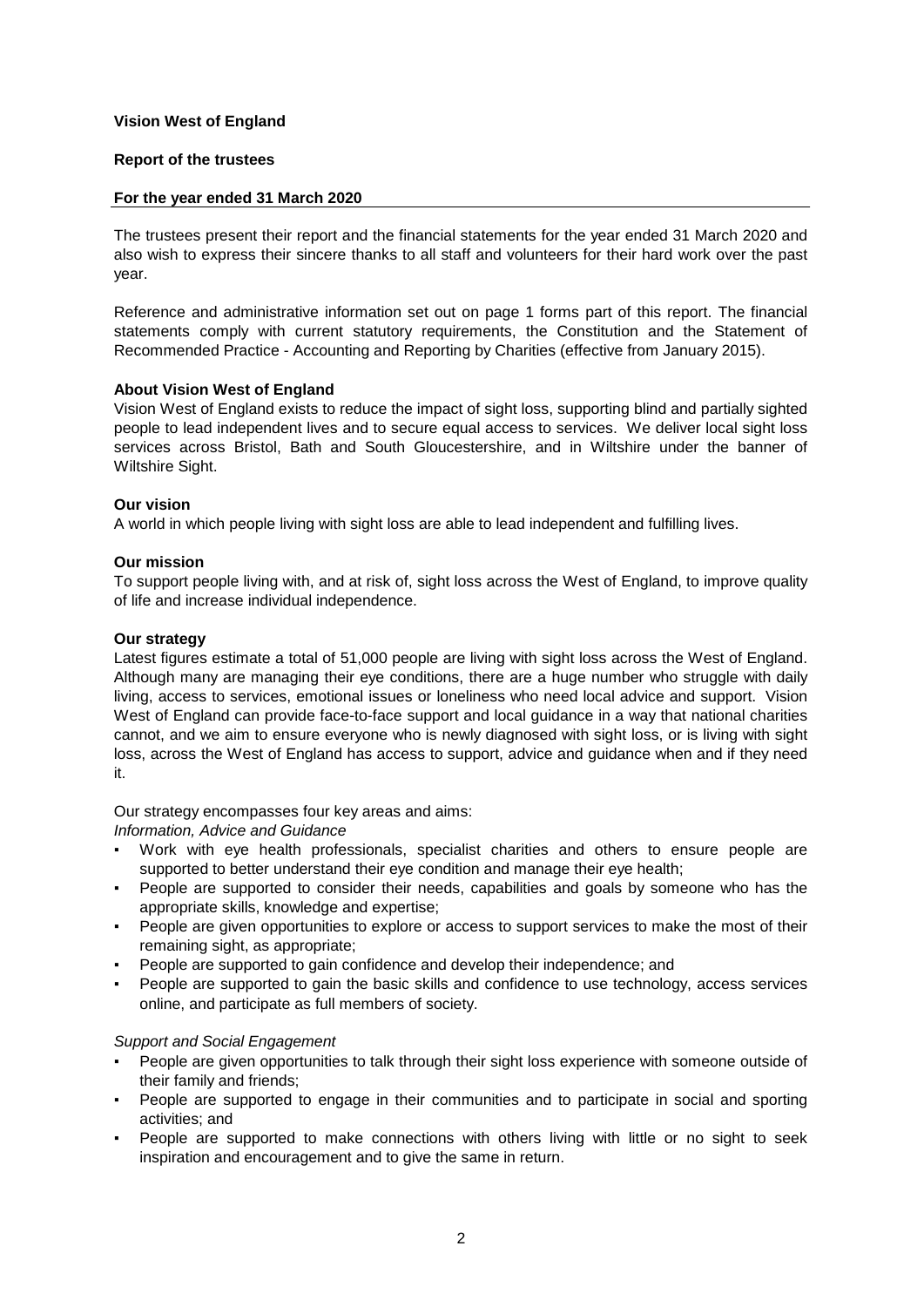## **Report of the trustees**

## **For the year ended 31 March 2020**

## *Training & Awareness*

▪ To help communities, service organisations and the general public to better understand sight loss prevention, and remove barriers and address inequalities for people living with sight loss.

## *Partnerships, Networks and Advocacy*

- To ensure people living with sight loss in the West of England have voice and influence over services which affect them, and play an active role in the development of key services;
- To support the implementation of England Vision Strategy priorities at a local level;
- To work with partners to develop a wider area of consistency, good practice and reduced sector duplication across the West of England; and
- To work alongside partners to ensure local authorities, CCGs and other service providers provide effective statutory services across the West of England.

## **Achievements and performance**

Whilst at the time of writing it is hard to focus on anything other than the current lockdown and its potential long-term impact on our clients and the services they need access to, when we look back at the year just gone we can be proud of the significant progress we have made in all areas of our work.

Following a period of restructuring at the end of the last financial year, we now have a strong and dedicated team in place to deliver our core services across the region. The new team of regionally based Community Sight Loss Advisors have really moved our work forward, ensuring we are meeting local needs and addressing gaps in services in more rural areas. In September we introduced an anonymous staff engagement survey, which showed the team were feeling very positive, and committed to the direction the organisation is taking.

Over the course of the year, we saw a 71% increase in the number of clients registered with us, this despite an exercise to cleanse our client database and remove a lot of client data that was no longer current. We now have just over 1,800 people in the region registered with us. Over the year we provided one-to-one information, advice and guidance support to just under 1,200 people, a 210% increase on last financial year.

The introduction of a new Sight Loss Assessment Framework at the beginning of the financial year has enabled us to provide a much more holistic service to clients, starting with a comprehensive assessment of their situation and the development of an individual action plan to address key needs. The framework has also enabled us to collect data on client outcomes and impact for the first time, and we will be producing an impact report this summer once we have done an analysis of the data collected.

In Bristol, Bath and South Gloucestershire, where our services only started in mid-2018, we now have local hubs providing information, advice and guidance operating in Bedminster, Fishponds, Bradley Stoke, Yate, Thornbury, Keynsham, central Bath, Midsummer Norton and Chew Magna. Alongside drop-in hubs, we are also setting up local social groups in areas where they are requested, and will continue this as much as we can to ensure everyone has easy access to social and peer support. Although establishment of a couple of the new hubs have been hampered by the Covid-19 lockdown, we are confident that the new locations will fill some of the key gaps in services for people with sight loss in the region.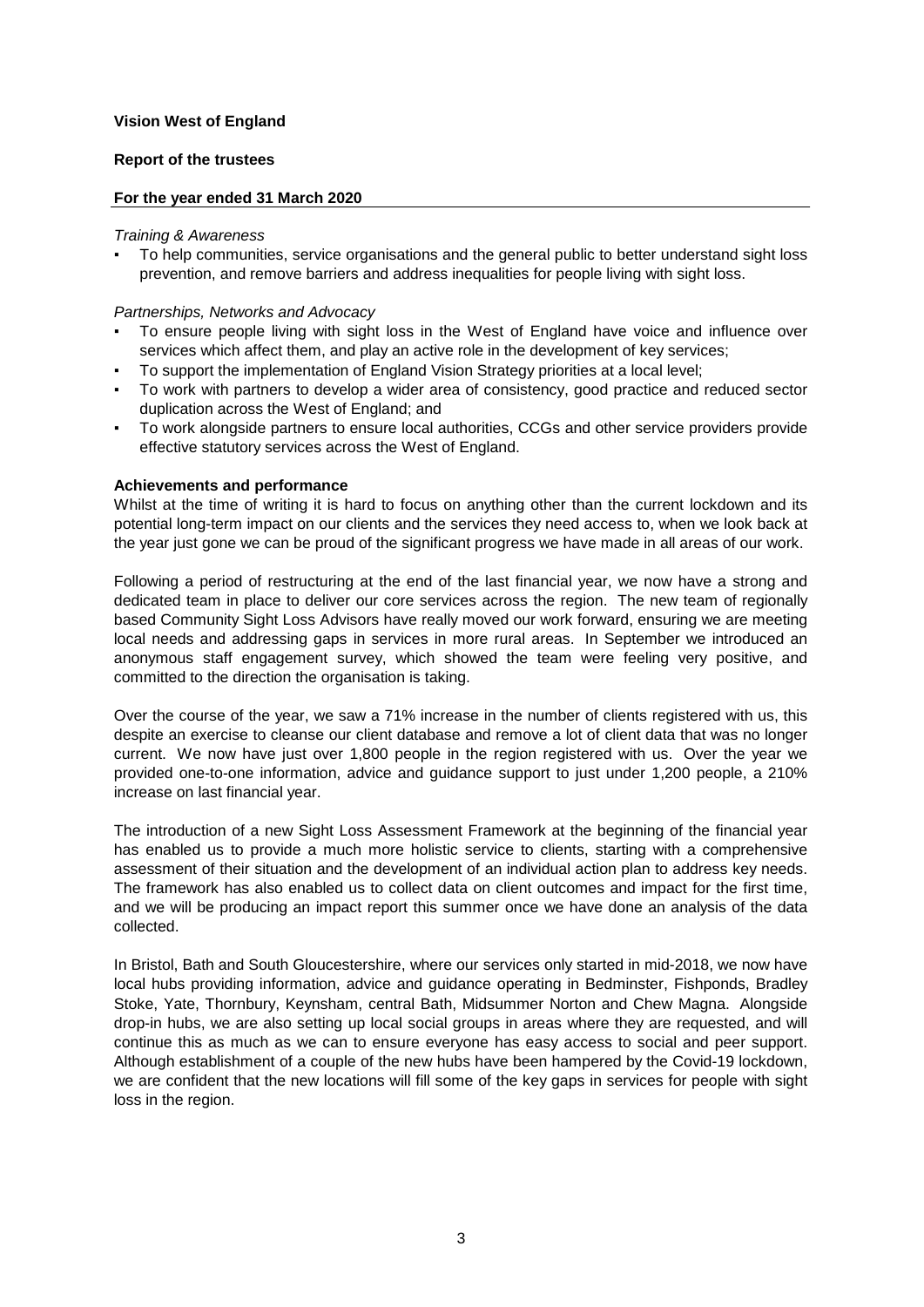## **Report of the trustees**

## **For the year ended 31 March 2020**

Our Zoom Club for families of children who are visually impaired was reengineered at the end of last year, and over the past year we have delivered a programme of inclusive and accessible activities designed to ensure that visually impaired children have access to some of the same fun and learning activities as their peers, including rock climbing, theatre visits, cookery classes, tenpin bowling and farm visits. We are delighted that the activities have meant that we have seen several new families signing up and accessing support over the year.

Through our chairing of the local Visually Impaired Sport and Physical Activity (Vispa) forum, we continue to support the development of all sporting opportunities and clubs for visually impaired people in the region, including football, swimming, tennis and cricket, alongside sight loss awareness training for leisure centres to help make them more accessible to local people with sight loss.

Specific progress against the key objectives we set ourselves for 19-20 is summarised below:

▪ *Embed Vision West of England's services within the sight loss referral pathway, ensuring people diagnosed with sight loss are referred in and able to access our full range of services.*

Over the year we have worked hard to strengthen our links with health and social care statutory services across the five local authorities we cover (Bristol, South Gloucestershire, Bath & North-East Somerset, Wiltshire and Swindon) over the past year, including Sensory Impairment teams, Rehabilitation teams, Children's services and Eye Clinics. We are now receiving regular referrals from all areas, and establishing ourselves as a strong provider of high-quality services in the region.

In October 2019, following a competitive tender process, we took over the CVI screening process and delivery of rehabilitation services in South Gloucestershire. Rehabilitation staff were transferred over, and despite inheriting a significant backlog of clients waiting of assessment and rehabilitation, we have made significant progress in bringing the waiting list down. The additional benefit of being able to link rehabilitation clients in with our advice services and social opportunities means that newly diagnosed clients in South Gloucestershire are receiving a much more holistic, joined-up service and have information about and access to a much wider range of support.

▪ *Explore opportunities for growth of services through new partnerships, innovative working, provision of training services, and the development of volunteer-led services.*

Maintenance and development of local partnerships continues to be a key focus for us. We have developed a close working relationship with the RNIB, Guide Dogs, the Macular Society and others to ensure we build on each other's work and reduce duplication, and have formed a strong relationship with the new Sight Loss Council in Bristol, ensuring we take a joined-up approach to local advocacy and campaigning.

In January and February we delivered our first two *Living with Sight Loss* courses in Bristol and South Gloucestershire for people newly diagnosed with sight loss, with very positive feedback from participants. Our plan is to roll these courses out over the region over the next couple of years. In partnership with the Macular Society we have also started providing *Skills for Seeing* training, which help people to make the most of their remaining sight using a combination of magnification, lighting, eccentric viewing and steady eye techniques.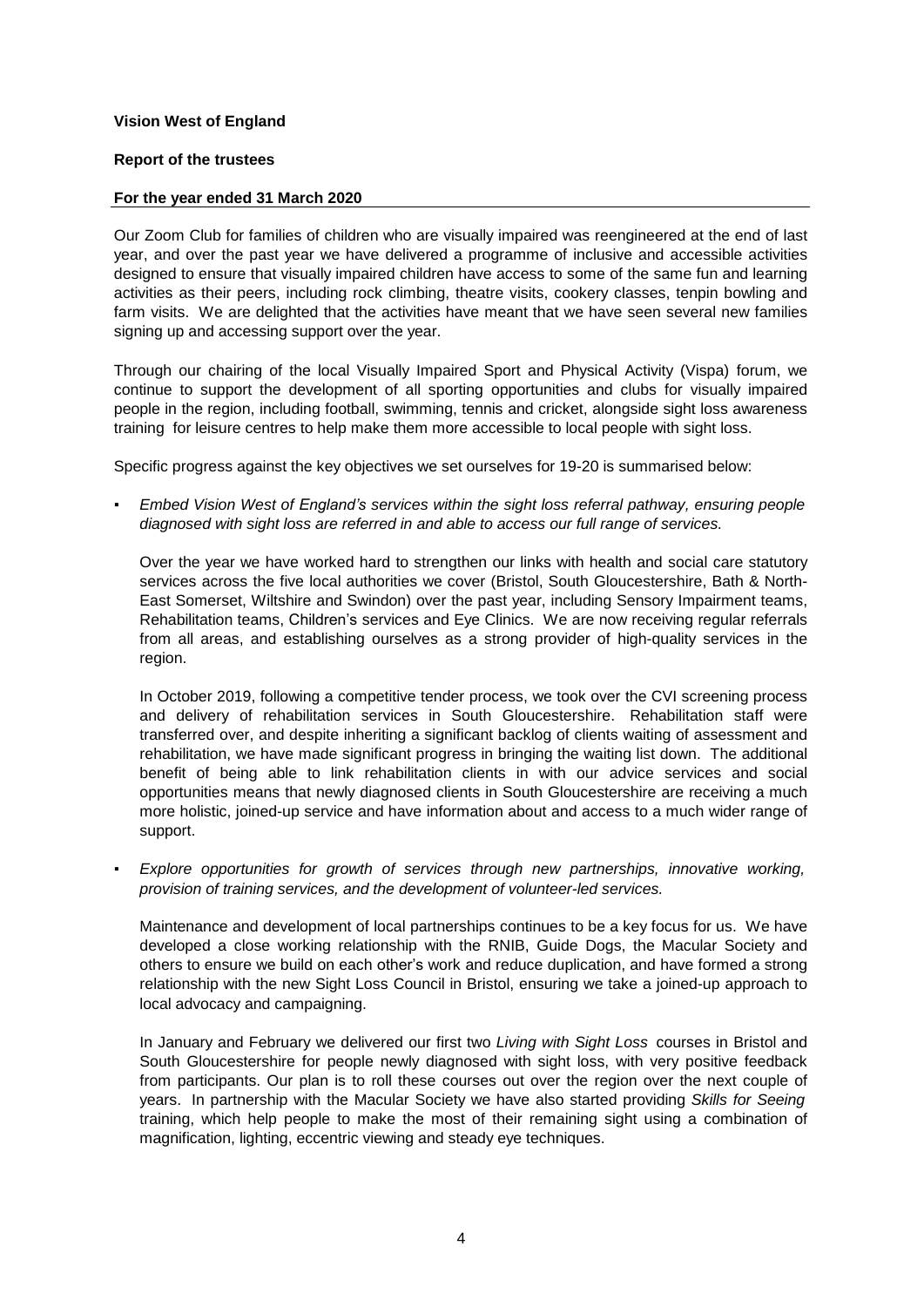## **Report of the trustees**

## **For the year ended 31 March 2020**

In early 2020 we developed a new partnership with the University of West England (UWE), supporting the development of a new Low Vision Clinic in north Bristol through the provision of sight loss awareness training to students, and supporting client trials at the clinic.

In October we recruited our first Volunteer Coordinator, tasked with building our team of volunteers and increase the amount of support we can provide to clients across the region. As a result we have already seen a three-fold increase in the number of active volunteers we have, and we hope to recruit many more to enable us to increase peer support and social opportunities for clients. We are particularly proud that 50% of our current active volunteers are visually impaired themselves.

▪ *Strengthen our evidence base demonstrating the outcomes and impact of our work for people living with sight loss.*

Another key area of focus this year has been strengthening our ability to monitor the quality and impact of our services. We finalised our evaluation framework early in the year, and introduced feedback and evaluation forms to help us to monitor satisfaction levels and suggestions for improvements. Initial results show that 100% of clients completing feedback forms are satisfied with the service they have received, with 76% of them rating the service provided as 'excellent' or 'very good'.

Having developed our Sight Loss Assessment Framework at the end of last year, we have now used the framework with over 120 clients, enabling us to map the key challenges being faced by clients, and develop individualised action plans to address key needs. The framework also enables us to collect data about the outcomes and impact of the work that we do, and we expect to be able to publish the first results from the data analysis in an Impact Report to be produced in June/July 2020.

Although delayed due to the coronavirus lockdown, we are in discussions with the Bristol Sight Loss Council about undertaking a consultation exercise with the visually impaired community to find out what additional services people would like us to focus on. We hope that conducting this exercise through an external body will enable us to reach a wider audience and to hear from people who are not currently accessing our services.

▪ *Develop a fundraising strategy to enable us to build a strong and diverse funding base for the charity.*

A significant amount of work has been done over the past year on building a funding strategy which gives both the Board of Trustees and our key supporters confidence that Vision West of England has a sustainable future ahead of us. The strategy was approved by the Board in October and will be used as a working document to guide our fundraising work over the next 5 years.

Our main funder, the Thomas Pocklington Trust have given assurances that they will continue to fund us over the next few years as we build up alternative funding streams, and our trial partnership with Wiltshire Sight will be made permanent over the coming year now that the Board of Wiltshire Sight have confirmed that they have confidence in the future plans.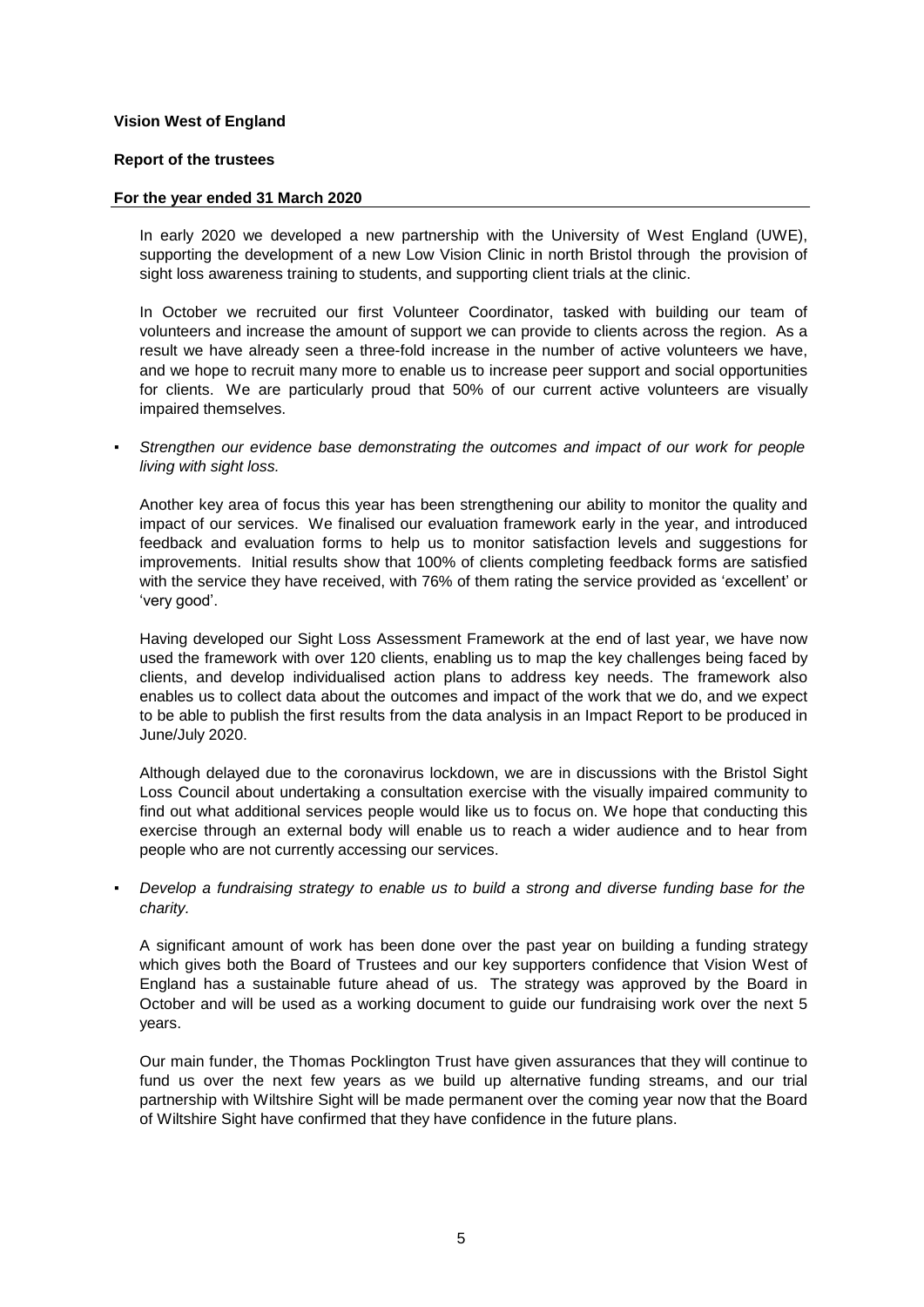## **Report of the trustees**

## **For the year ended 31 March 2020**

As mentioned above, during the year we secured a significant new contract from South Gloucestershire Council for delivery of the rehabilitation service over the next 3-5 years, and have also secured some new funding partnerships with trusts and foundations who have not previously funded us.

The Board have also approved a level of investment in developing new income streams, including developing our individual giving programme, and exploring the potential of opening charity shops which in time would not only raise income, but serve as service delivery hubs across the region.

Although the Covid-19 lockdown will have a significant impact on fundraising across the sector, we have revisited the funding strategy in the light of this and reviewed our assumptions. We are as confident as we can be at this time that there is enough flexibility in the strategy to enable us to weather the impact and still build a sustainable funding base.

▪ *Develop our communications, ensuring that people with sight loss across the West of England know about us and the support they can access through us, and ensuring that all communications support our fundraising activity.* 

Some good progress against this objective this year, although competing demands and high workloads mean that we always wish we could've done more. We have started to be more strategic in our use of social media, and produced a range of leaflets, posters and flyers tailored to key audiences.

Early 2020 saw the launch of our new biannual magazine, Visible, containing hints and tips on living with sight loss, reviews of useful technology resources and local stories from people living with sight loss. Feedback on the magazine has been universally positive, and we hope to build this into a useful tool for sharing information across the region.

## **Financial review**

Income for the year was approximately £60,000 above budget, mainly due to the securing of a new contract with South Gloucestershire Council to deliver rehabilitation services part-way through the year. Expenditure was also above budget, again due to delivery of the new contract for the year was slightly below budget. Overall, the charity finished the year with a surplus of around £30,000, which will strengthen our reserves position.

## **Charitable funders and supporters**

Vision West of England wishes to thank our two principal funders, the Thomas Pocklington Trust and Wiltshire Sight for their continued support over the last year which has enabled us to embed new services for people living with sight loss across Bristol, Bath and South Gloucestershire.

We would also like to thank The Quartet Community Foundation, The Sobell Foundation, The Co-op Local Community Fund and The Boshier Hinton Foundation for their generous support during the year.

## **Reserves policy**

Vision West of England aims to maintain a level of free financial reserves that will enable the charity to meet future commitments and unforeseen expenses without a negative impact on our ability to deliver core services or develop the business in the manner planned.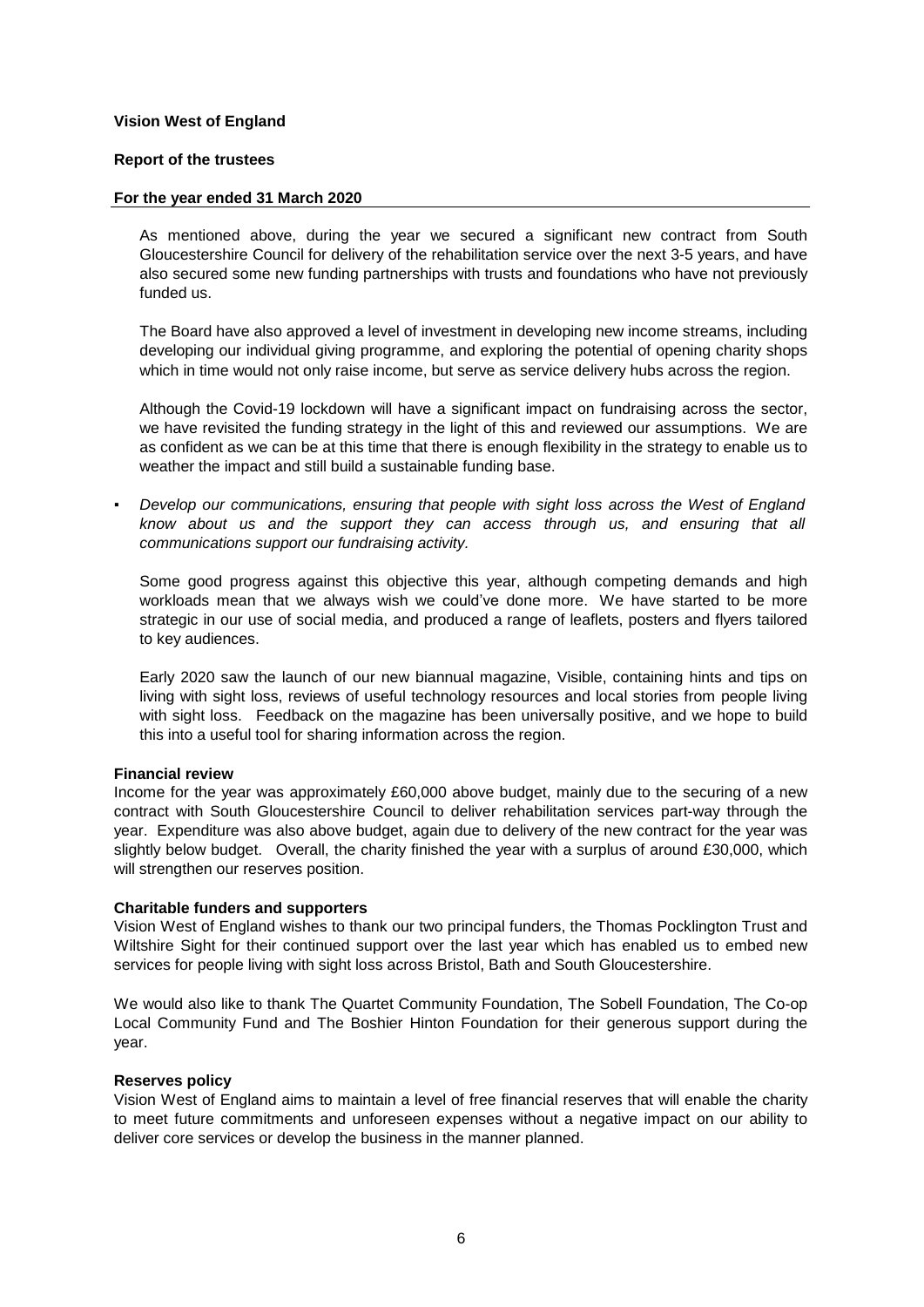## **Report of the trustees**

## **For the year ended 31 March 2020**

As a relatively new organisation, receiving approximately 75% of our income from time-limited startup grants, Vision West of England is particularly vulnerable to sudden drops in funding. Whilst we are working to reduce our reliance on current core contracts, the Board acknowledges that fundraising takes time to build, and has therefore set a reserves policy that helps to mitigate our risk exposure.

In consideration of the above, the Board of Trustees has concluded that the Charity should keep available as free reserves an amount that would cover the equivalent of three months operating cost, plus an additional amount to cover our potential fundraising deficit for the next year. In doing so, the Board aims to ensure that the Charity is able to continue to provide our core services.

The agreed target level of free reserves has therefore been set at £130,000, which the Board believes would provide them with the safeguards needed to be able to guarantee continuity of services for a period of at least twelve months regardless of funding uncertainty.

The trustees have also set aside the amount of £28,000 as a Designated Fund to cover the TUPE redundancy liability for staff delivering the South Gloucestershire Rehabilitation Service.

The trustees have agreed that any reserves accrued above the target amount will be used for the following purposes:

- to fund working capital;
- to fund unexpected but necessary expenditure; and
- to fund shortfalls in income, when income does not reach expected levels.

As at 31 March 2020 our free reserves are £66,860. We acknowledge that the free reserves position is lower than we would wish, and the intention is to build the level of reserves over the next two years.

The Board also commit to holding sufficient restricted reserves to cover the cost of our contractual commitments, as agreed with each contracting agency.

## **Plans for future periods**

As the 2020-21 year starts, the obvious initial challenge is to ensure that people living with sight loss in the West of England have access to the support they need during the period of Covid-19 lockdown. At the end of March, we took the inevitable decision to stop all face-to-face services, and have set ourselves up so that the team can work from home, providing information, advice and support over the phone and email. We have introduced a new telephone befriending service to tackle loneliness and isolation amongst our elderly and vulnerable clients, and are starting to experiment with running social groups over the phone and through video conferencing.

Without knowing how long the lockdown period will continue, any plans for the coming year will need to be revisited once we have more information. However, our current operational plan outlines the following development priorities for the charity over the next year:

- Continue to explore opportunities for growth of services through new partnerships and innovative working;
- Further build our team of volunteers and volunteer-led services across the region, with a particular focus on providing volunteering opportunities for people with sight loss;
- Develop and roll-out new brand for delivery of services and fundraising activities in Bristol, Bath and South Gloucestershire;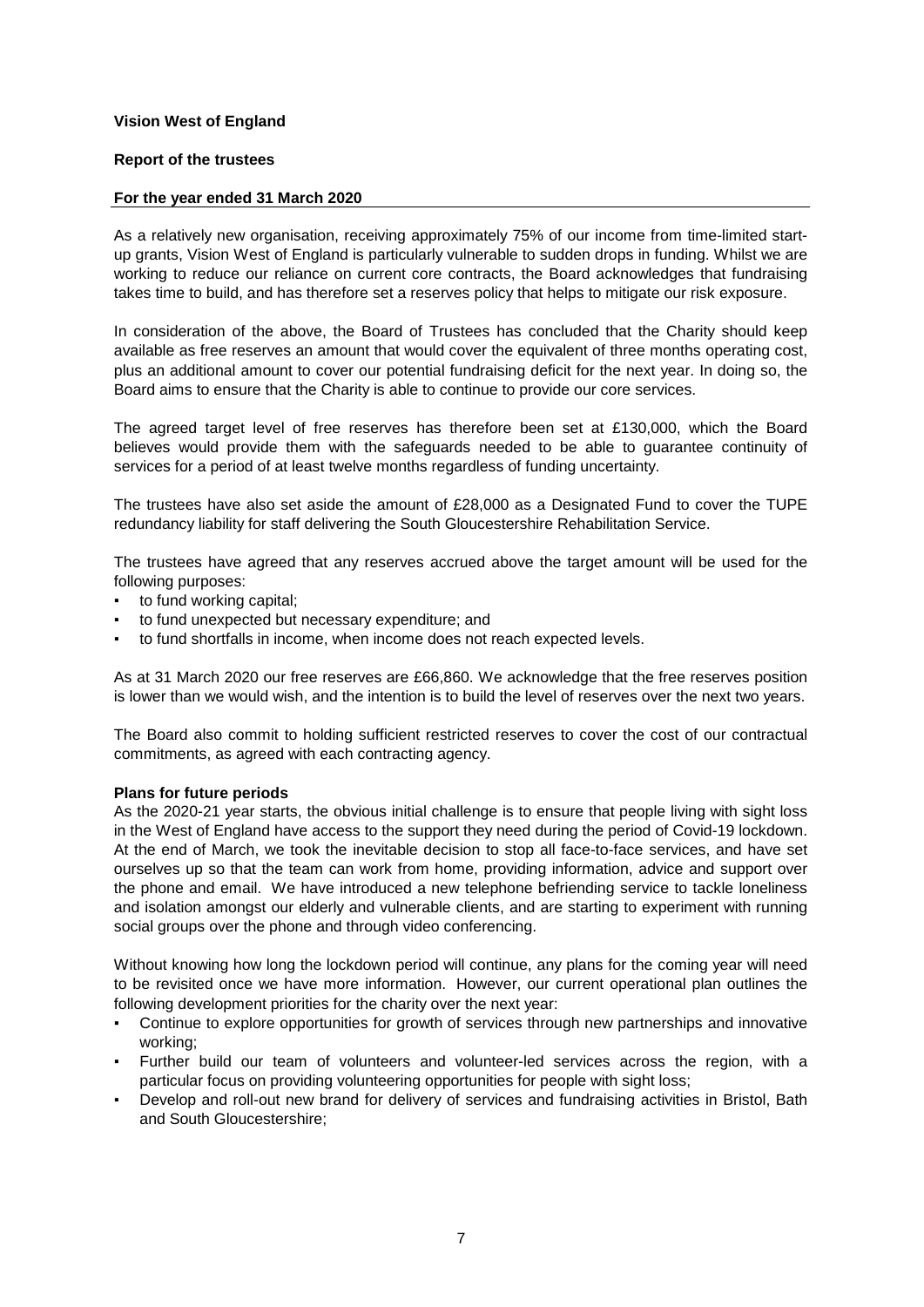## **Report of the trustees**

## **For the year ended 31 March 2020**

- Formalisation of our merger with Wiltshire Sight, following successful two-year trial delivering services in Wiltshire on behalf of Wiltshire Sight;
- Build our individual giving fundraising, and explore the potential of opening retail outlets to support our fundraising and services; and
- Demonstrate the outcomes and impact of our work for people living with sight loss.

## **Structure, governance and management**

The charity was registered as a Charitable Incorporated Organisation with the Charities Commission in England & Wales and Companies House on the 15 May 2018. The original name of the charity was Vision South West, and it is governed by its Constitution.

The charity passed a special resolution on 29 March 2019 changing its name from Vision South West to Vision West of England.

Vision West of England's Board of Trustees is currently made up of 6 people, with a range of backgrounds, skills and professions, and we aim to expand and strengthen the Board over the coming year, with a particular focus on increasing the number of visually-impaired Board members.

The charity is staffed by a small team of dedicated staff, headed up by the Chief Executive, supported by the Head of Services. Staff are based at either our Bristol or Devizes offices, or work remotely providing services across our geographic area of remit. Staff pay and benefits are reviewed annually by the Trustees at their September meeting.

In October 2019, the Board conducted a self-audit exercise, working through the Charity Commission and NCVO finance and governance checklists, to identify and areas of concern ensure our policies, procedures and systems were fit for purpose and of a high standard.

## **Risk management and delegation**

The trustees have a duty to identify and review the risks to which the charity is exposed and to ensure appropriate systems and controls are in place in order to mitigate those risks and to provide reasonable assurance against fraud and error. During the year the trustees have considered the major risks and systems have been put in place to mitigate their impact. The risk analysis is discussed at every Board meeting, and a full review takes place annually.

The charity has a Schedule of Delegation in place which defines which decisions are taken by the Board of Trustees and which are delegated to staff. The Schedule looks specifically at areas of strategy, risk management, legal obligations, organisational policies and procedures, variations to agreed budget and strategic use of reserves.

## **Public benefit**

The board of trustees have given due consideration to Charity Commission published guidance on the operation of the public benefit requirement and confirm that these requirements are met by the charity.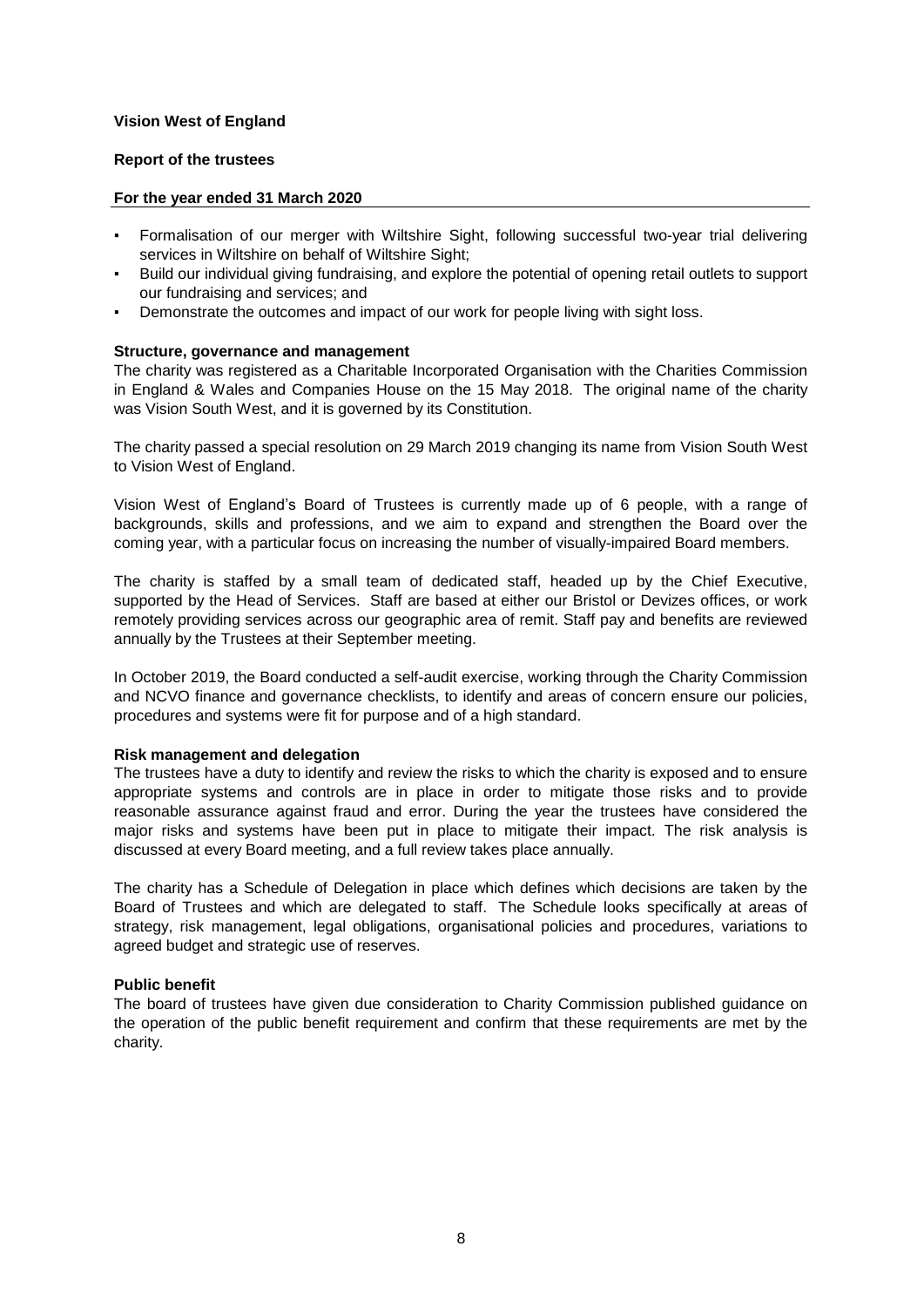## **Report of the trustees**

## **For the year ended 31 March 2020**

## **Statement of responsibilities of the trustees**

The trustees are responsible for preparing the trustees' report and the financial statements in accordance with applicable law and United Kingdom Accounting Standards, including Financial Reporting Standard 102: The Financial Reporting Standard applicable in the UK and Republic of Ireland (United Kingdom Generally Accepted Accounting Practice).

The law applicable to charities in England and Wales requires the trustees to prepare financial statements for each financial year, which give a true and fair view of the state of affairs of the charity and the incoming resources and application of resources, including the net income or expenditure, of the charity for the year. In preparing those financial statements the trustees are required to:

- select suitable accounting policies and then apply them consistently;
- observe the methods and principles in the Charities SORP;
- make judgements and accounting estimates that are reasonable and prudent;
- state whether applicable accounting standards and statements of recommended practice have been followed, subject to any material departures disclosed and explained in the financial statements; and
- prepare the financial statements on the going concern basis unless it is inappropriate to presume that the charity will continue in operation.

The trustees are responsible for keeping proper accounting records which disclose with reasonable accuracy at any time the financial position of the charity and which enable them to ensure that the financial statements comply with the Charities Act 2011, the Charity (Accounts and Reports) Regulations 2008 and the provisions of the constitution. The trustees are also responsible for safeguarding the assets of the charity and hence for taking reasonable steps for the prevention and detection of fraud and other irregularities.

The trustees are responsible for the maintenance and integrity of the corporate and financial information included on the charity's website. Legislation in the United Kingdom governing the preparation and dissemination of financial statements may differ from legislation in other jurisdictions.

Members of the charity have no liability to contribute to the assets and no personal responsibility for settling its debts and liabilities in the event of winding up. The trustees are members of the charity but this entitles them only to voting rights. The trustees have no beneficial interest in the charity.

## **Independent examiners**

Godfrey Wilson Limited were re-appointed as independent examiners to the charity during the year and have expressed their willingness to continue in that capacity.

Approved by the trustees on 29 May 2020 and signed on their behalf by

Nick Grinham - Chair of Trustees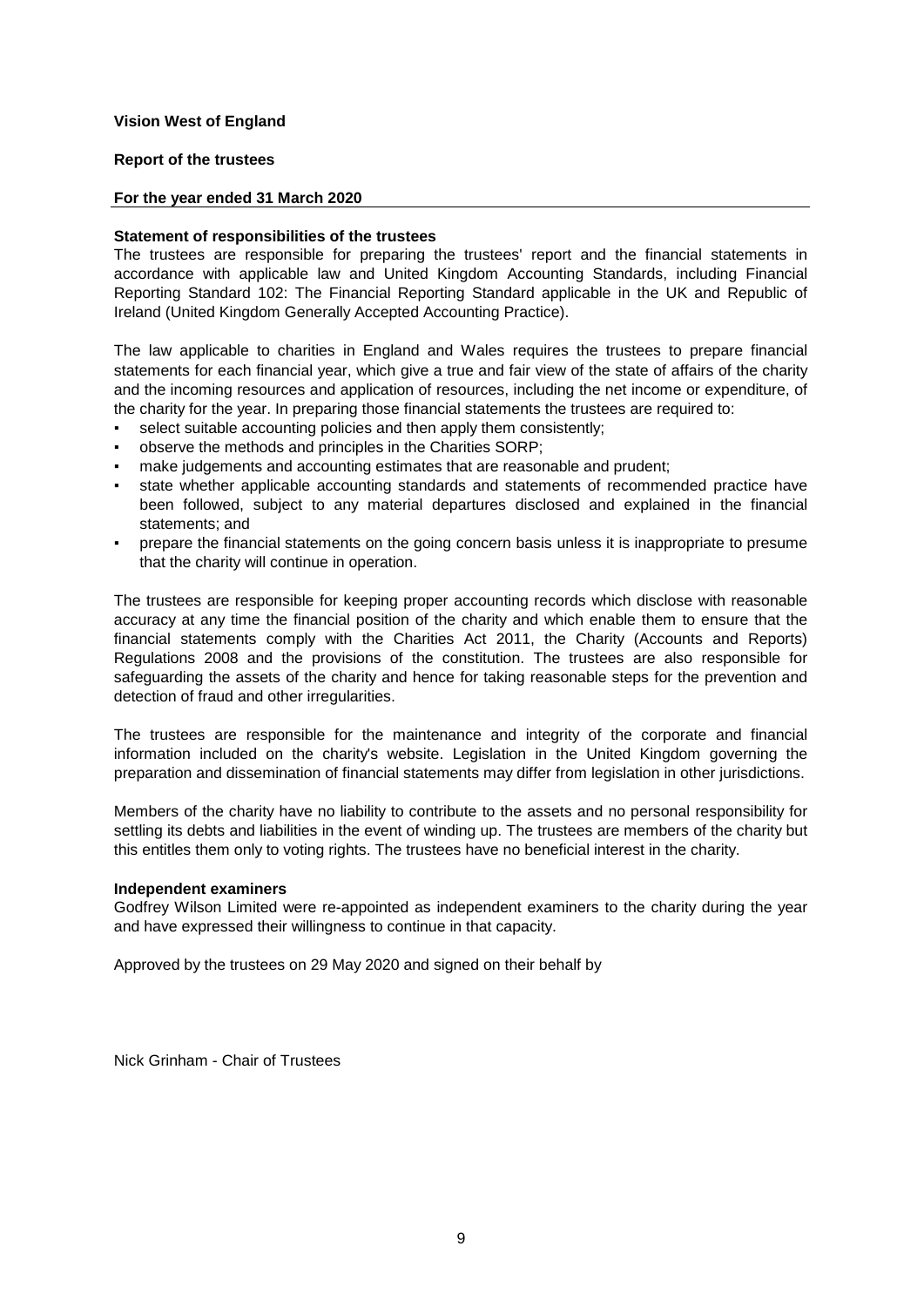#### **Independent examiner's report**

#### **To the trustees of**

#### **Vision West of England**

I report to the trustees on my examination of the accounts of Vision West of England (the CIO) for the year ended 31 March 2020, which are set out on pages 11 to 26.

#### **Responsibilities and basis of report**

As the charity trustees of the CIO you are responsible for the preparation of the accounts in accordance with the requirements of the Charities Act 2011 ('the Act').

I report in respect of my examination of the CIO's accounts carried out under section 145 of the 2011 Act and in carrying out my examination I have followed all the applicable Directions given by the Charity Commission under section 145(5)(b) of the Act.

#### **Independent examiner's statement**

Since the CIO's gross income exceeded £250,000 your examiner must be a member of a body listed in section 145 of the 2011 Act. I confirm that I am qualified to undertake the examination because I am a member of the Institute of Chartered Accountants in England and Wales (ICAEW), which is one of the listed bodies.

Godfrey Wilson Limited also provides bookkeeping services to the CIO. I confirm that as a member of the ICAEW I am subject to the FRC's Revised Ethical Standard 2016, which I have applied with respect to this engagement.

I have completed my examination. I confirm that no material matters have come to my attention in connection with the examination giving me cause to believe that in any material respect:

- (1) accounting records were not kept in respect of the CIO as required by section 130 of the Act; or
- (2) the accounts do not accord with those records; or
- (3) the accounts do not comply with the applicable requirements concerning the form and content of accounts set out in the Charities (Accounts and Reports) Regulations 2008 other than any requirement that the accounts give a 'true and fair view' which is not a matter considered as part of an independent examination.

I have no concerns and have come across no other matters in connection with the examination to which attention should be drawn in this report in order to enable a proper understanding of the accounts to be reached.

Date: 29 May 2020 **Rob Wilson FCA Member of the ICAEW** For and on behalf of: **Godfrey Wilson Limited** Chartered accountants and statutory auditors 5th Floor Mariner House 62 Prince Street Bristol BS1 4QD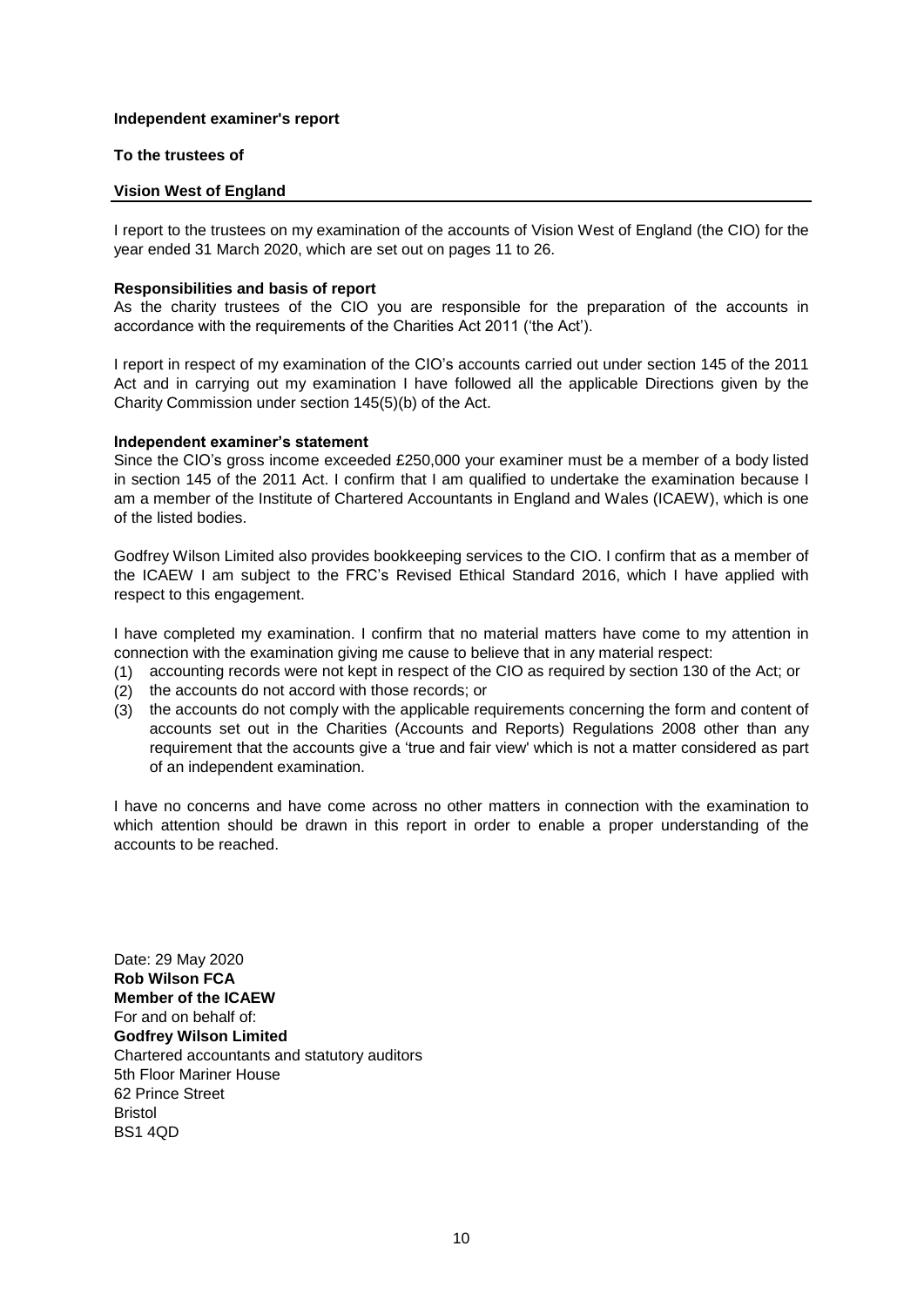## **Statement of financial activities**

## **For the year ended 31 March 2020**

|                                      | <b>Note</b> | £       | <b>Restricted Unrestricted</b><br>£ | 2020<br>Total<br>£ | 2019<br>Total<br>£ |
|--------------------------------------|-------------|---------|-------------------------------------|--------------------|--------------------|
| Income from:                         |             |         |                                     |                    |                    |
| Donations and legacies               | 3           |         | 13,380                              | 13,380             | 14,876             |
| Charitable activities                | 4           | 142,664 | 259,561                             | 402,225            | 355,958            |
| Other trading activities             | 5           |         | 5,054                               | 5,054              | 4,719              |
| <b>Total income</b>                  |             | 142,664 | 277,995                             | 420,659            | 375,553            |
| <b>Expenditure on:</b>               |             |         |                                     |                    |                    |
| Raising funds                        |             |         | 47,427                              | 47,427             | 34,217             |
| Charitable activities                |             | 135,664 | 206,873                             | 342,537            | 270,171            |
| <b>Total expenditure</b>             | 7           | 135,664 | 254,300                             | 389,964            | 304,388            |
| Net income and net movement in funds | 8           | 7,000   | 23,695                              | 30,695             | 71,165             |
| <b>Reconciliation of funds:</b>      |             |         |                                     |                    |                    |
| Total funds brought forward          |             |         | 71,165                              | 71,165             |                    |
| <b>Total funds carried forward</b>   |             | 7,000   | 94,860                              | 101,860            | 71,165             |

All of the above results are derived from continuing activities. There were no other recognised gains or losses other than those stated above. Movements in funds are disclosed in note 15 to the accounts.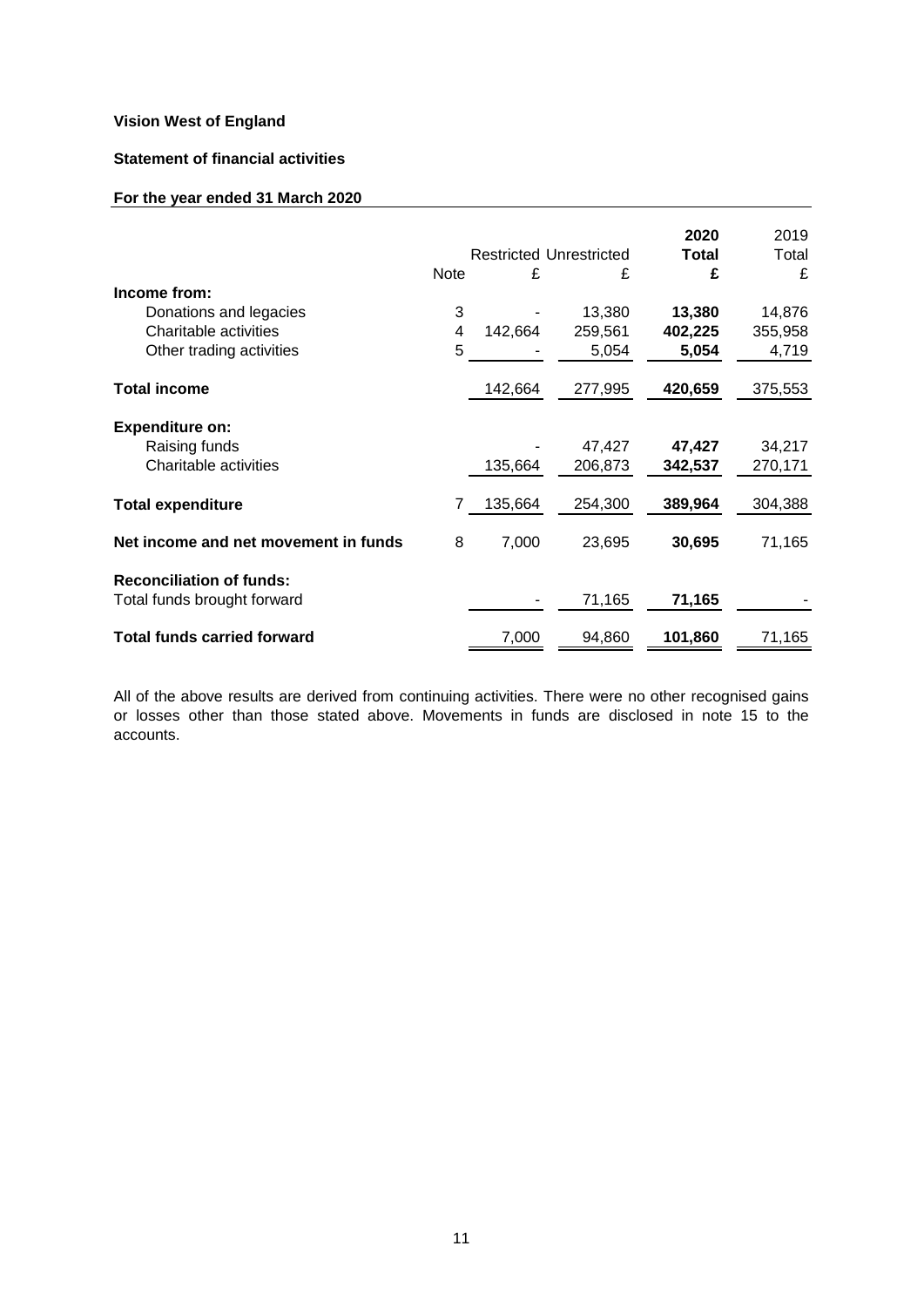## **Balance sheet**

# **As at 31 March 2020**

|                                                                      | <b>Note</b> | £                    | 2020<br>£        | 2019<br>£                 |
|----------------------------------------------------------------------|-------------|----------------------|------------------|---------------------------|
| <b>Fixed assets</b><br>Tangible assets                               | 11          |                      | 2,548            |                           |
| <b>Current assets</b><br><b>Debtors</b><br>Cash at bank and in hand  | 12          | 26,976<br>85,877     |                  | 5,864<br>84,145<br>90,009 |
| <b>Liabilities</b><br>Creditors: amounts falling due within 1 year   | 13          | 112,853<br>(13, 541) |                  | (18, 844)                 |
| <b>Net current assets</b>                                            |             |                      | 99,312           | 71,165                    |
| <b>Net assets</b>                                                    | 14          |                      | 101,860          | 71,165                    |
| <b>Funds</b><br><b>Restricted funds</b><br><b>Unrestricted funds</b> | 15          |                      | 7,000            |                           |
| Designated funds<br>General funds                                    |             |                      | 28,000<br>66,860 | 71,165                    |
| <b>Total charity funds</b>                                           |             |                      | 101,860          | 71,165                    |

Approved by the trustees on 29 May 2020 and signed on their behalf by

Nick Grinham - Chair of Trustees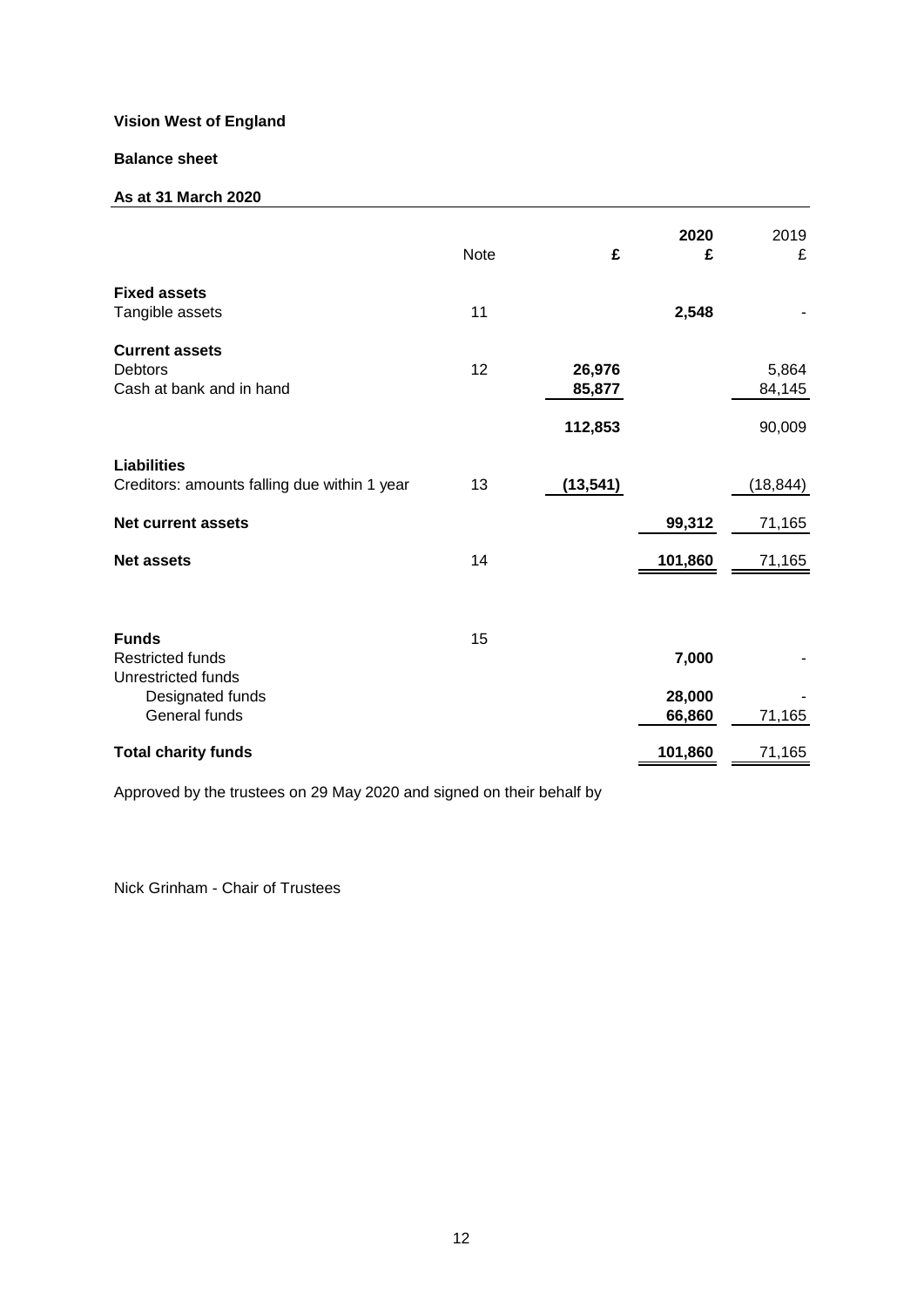#### **Notes to the financial statements**

#### **For the year ended 31 March 2020**

#### **1. Accounting policies**

#### **a) Basis of preparation**

The financial statements have been prepared in accordance with Accounting and Reporting by Charities: Statement of Recommended Practice applicable to charities in preparing their accounts in accordance with the Financial Reporting Standard applicable in the UK and Republic of Ireland (FRS 102) (effective 1 January 2015) - (Charities SORP (FRS 102)), the Financial Reporting Standard applicable in the UK and Republic of Ireland (FRS 102).

Vision West of England meets the definition of a public benefit entity under FRS 102. Assets and liabilities are initially recognised at historical cost or transaction value unless otherwise stated in the relevant accounting policy note.

#### **b) Going concern basis of accounting**

The accounts have been prepared on the assumption that the charity is able to continue as a going concern. However, the COVID-19 pandemic is likely to have a profound impact on the global economy, and may in turn affect the charity's fundraising efforts in the future. The trustees have considered the impact of this issue on the charity's current and future financial position. The charity holds unrestricted, general reserves of £66,860, and has secure grant agreements in place with our key funders for the next 12 months, with assurances that funding will not be materially affected for the 12 months after that. For this reason the trustees consider that the charity has sufficient cash reserves to continue as a going concern for a period of at least 12 months from the date on which these financial statements are approved.

#### **c) Income**

Income is recognised when the charity has entitlement to the funds, any performance conditions attached to the item of income have been met, it is probable that the income will be received and the amount can be measured reliably.

Income from the government and other grants, whether 'capital' grants or 'revenue' grants, is recognised when the charity has entitlement to the funds, any performance conditions attached to the grants have been met, it is probable that the income will be received and the amount can be measured reliably and is not deferred.

Income received in advance of provision of a specified service is deferred until criteria for income recognition are met.

#### **d) Donated services and facilities**

Donated professional services and donated facilities are recognised as income when the charity has control over the item, any conditions associated with the donated item have been met, the receipt of economic benefit from the use by the charity of the item, is probable and the economic benefit can be measured reliably. In accordance with the Charities SORP (FRS 102), general volunteer time is not recognised.

On receipt, donated professional services and donated facilities are recognised on the basis of the value of the gift to the charity which is the amount the charity would have been willing to pay to obtain services or facilities of equivalent economic benefit on the open market; a corresponding amount is then recognised in expenditure in the period of receipt.

#### **e) Interest receivable**

Interest on funds held on deposit is included when receivable and the amount can be measured reliably by the charity: this is normally upon notification of the interest paid or payable by the bank.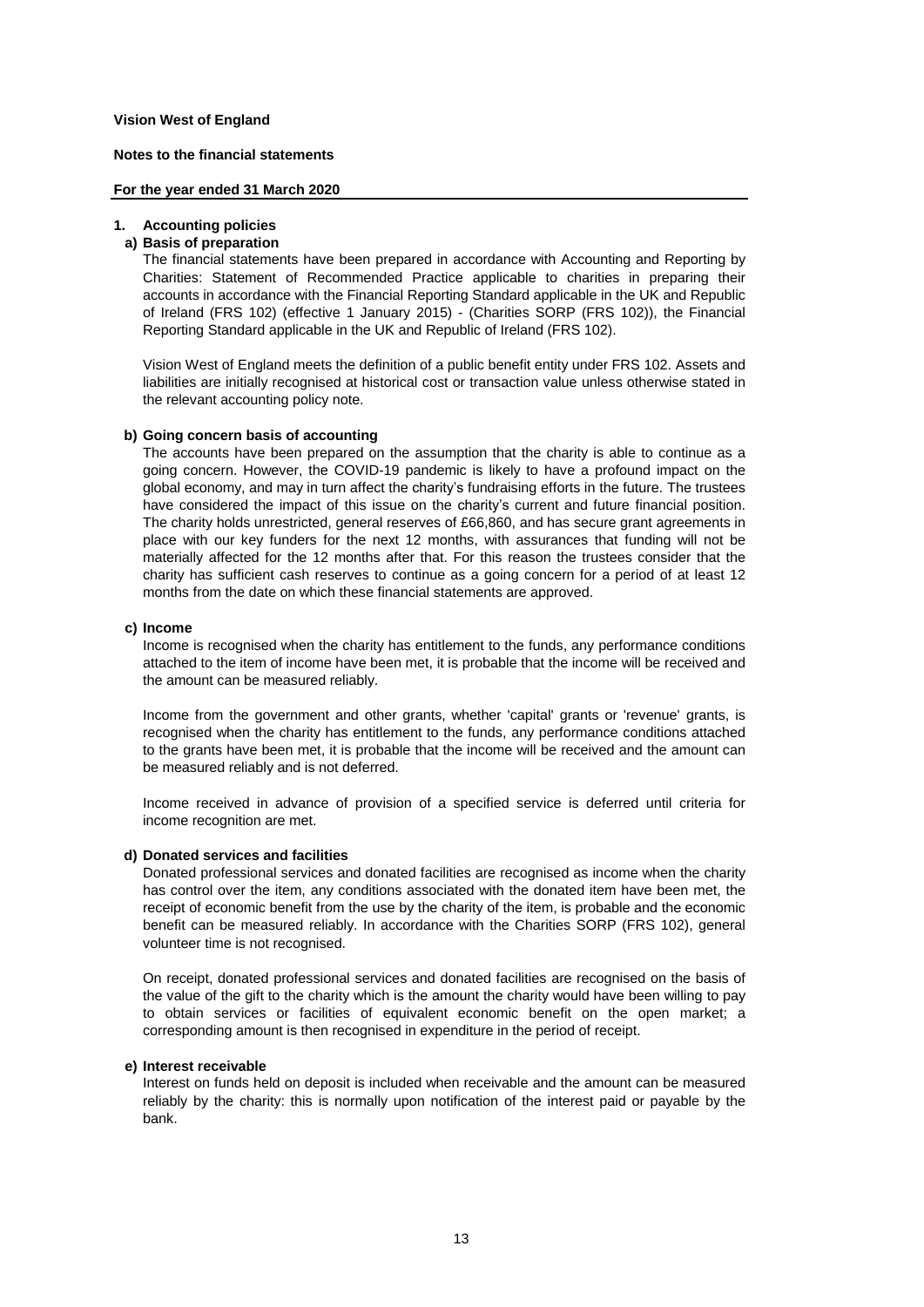#### **Notes to the financial statements**

#### **For the year ended 31 March 2020**

#### **f) Funds accounting**

Unrestricted funds are available to spend on activities that further any of the purposes of the charity. Designated funds are unrestricted funds of the charity which the trustees have decided at their discretion to set aside to use for a specific purpose. Restricted funds are donations which the donor has specified are to be solely used for particular areas of the charity's work or for specific projects being undertaken by the charity.

#### **g) Expenditure and irrecoverable VAT**

Expenditure is recognised once there is a legal or constructive obligation to make a payment to a third party, it is probable that settlement will be required and the amount of the obligation can be measured reliably.

Irrecoverable VAT is charged as a cost against the activity for which the expenditure was incurred.

#### **h) Allocation of support and governance costs**

Support costs are those functions that assist the work of the charity but do not directly undertake charitable activities. Governance costs are the costs associated with the governance arrangements of the charity, including the costs of complying with constitutional and statutory requirements and any costs associated with the strategic management of the charity's activities. These costs have been allocated between cost of raising funds and expenditure on charitable activities on the following basis:

|                       | 2020     | 2019  |
|-----------------------|----------|-------|
| Raising funds         | $13.2\%$ | 11.7% |
| Charitable activities | 86.8%    | 88.3% |

#### **i) Tangible fixed assets**

Computer equipment 3 years straight line Depreciation is provided at rates calculated to write down the cost of each asset to its estimated residual value over its expected useful life. The depreciation rates in use are as follows:

Items of equipment are capitalised where the purchase price exceeds £500.

#### **j) Debtors**

Trade and other debtors are recognised at the settlement amount due after any trade discount offered. Prepayments are valued at the amount prepaid net of any trade discounts due.

#### **k) Cash at bank and in hand**

Cash at bank and cash in hand includes cash and short term highly liquid investments with a short maturity of three months or less from the date of acquisition or opening of the deposit or similar account.

#### **l) Creditors**

Creditors and provisions are recognised where the charity has a present obligation resulting from a past event that will probably result in the transfer of funds to a third party and the amount due to settle the obligation can be measured or estimated reliably. Creditors and provisions are normally recognised at their settlement amount after allowing for any trade discounts due.

#### **m) Financial instruments**

The charity only has financial assets and financial liabilities of a kind that qualify as basic financial instruments. Basic financial instruments are initially recognised at transaction value and subsequently measured at their settlement value with the exception of bank loans which are subsequently recognised at amortised cost using the effective interest method.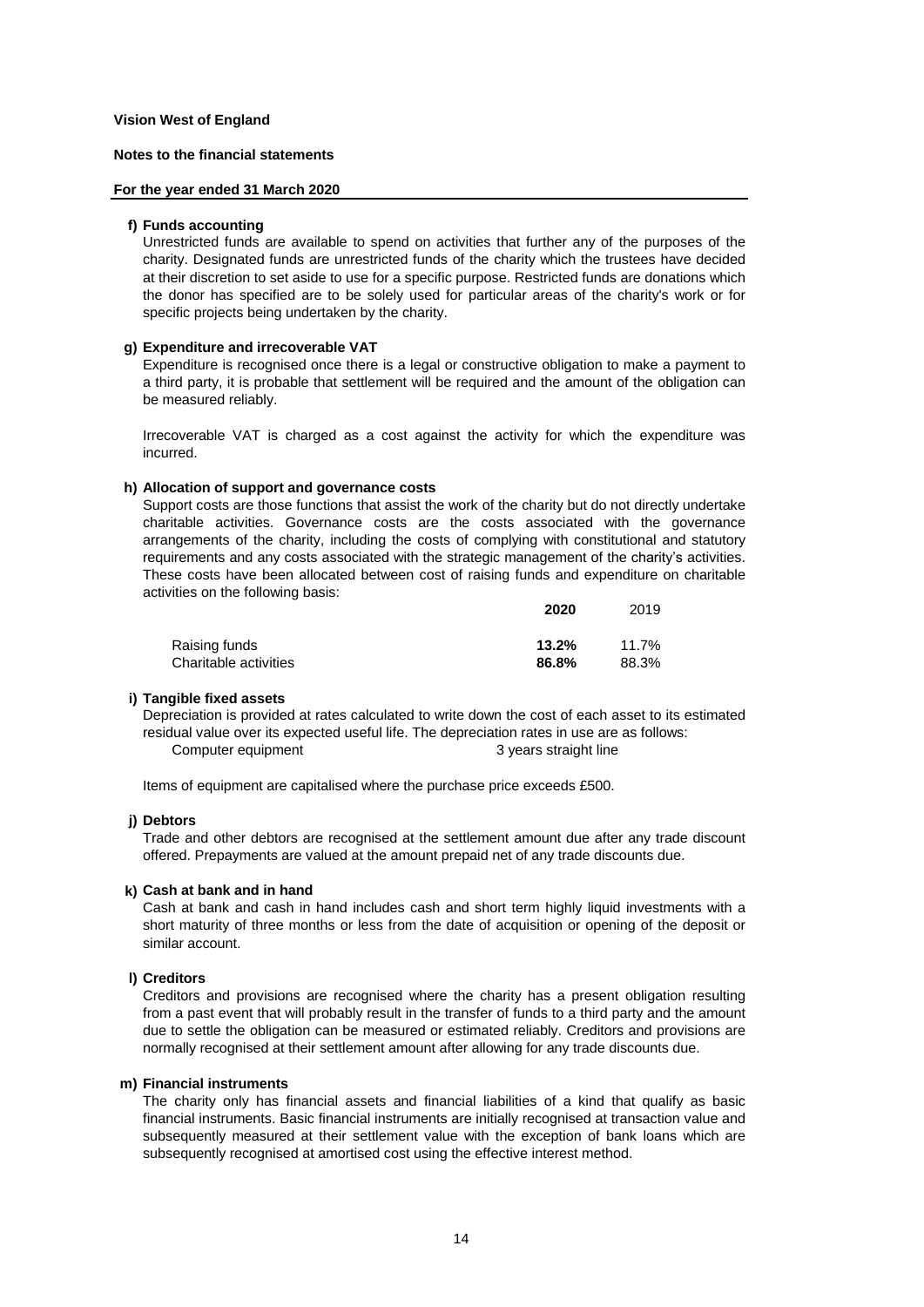#### **Notes to the financial statements**

#### **For the year ended 31 March 2020**

#### **n) Pension costs**

The company operates a defined contribution pension scheme for its employees. There are no further liabilities other than that already recognised in the SOFA.

#### **o) Accounting estimates and key judgements**

In the application of the charity's accounting policies, the trustees are required to make judgements, estimates and assumptions about the carrying values of assets and liabilities that are not readily apparent from other sources. The estimates and underlying assumptions are based on historical experience and other factors that are considered to be relevant. Actual results may differ from these estimates.

The estimates and underlying assumptions are reviewed on an ongoing basis. Revisions to accounting estimates are recognised in the period in which the estimate is revised if the revision affects only that period, or in the period of the revision and future periods if the revision affects both current and future periods.

The key sources of estimation uncertainty that have a significant effect on the amounts recognised in the financial statements are described below.

#### **Depreciation**

Computer equipment 3 years straight line As described in note 1i to the financial statements, depreciation is provided at rates calculated to write down the cost of each asset to its estimated residual value over its expected useful life.

#### **2. Prior period comparatives: statement of financial activities**

|                                      |         |                         | 2019    |
|--------------------------------------|---------|-------------------------|---------|
|                                      |         | Restricted Unrestricted | Total   |
|                                      | £       | £                       | £       |
| Income from:                         |         |                         |         |
| Donations and legacies               | 929     | 13,947                  | 14,876  |
| Charitable activities                | 147,948 | 208,010                 | 355,958 |
| Other trading activities             |         | 4,719                   | 4,719   |
| <b>Total income</b>                  | 148.877 | 226.676                 | 375,553 |
| <b>Expenditure on:</b>               |         |                         |         |
| Raising funds                        |         | 34,217                  | 34,217  |
| Charitable activities                | 148,877 | 121,294                 | 270,171 |
| <b>Total expenditure</b>             | 148,877 | 155.511                 | 304,388 |
| Net income and net movement in funds |         | 71,165                  | 71,165  |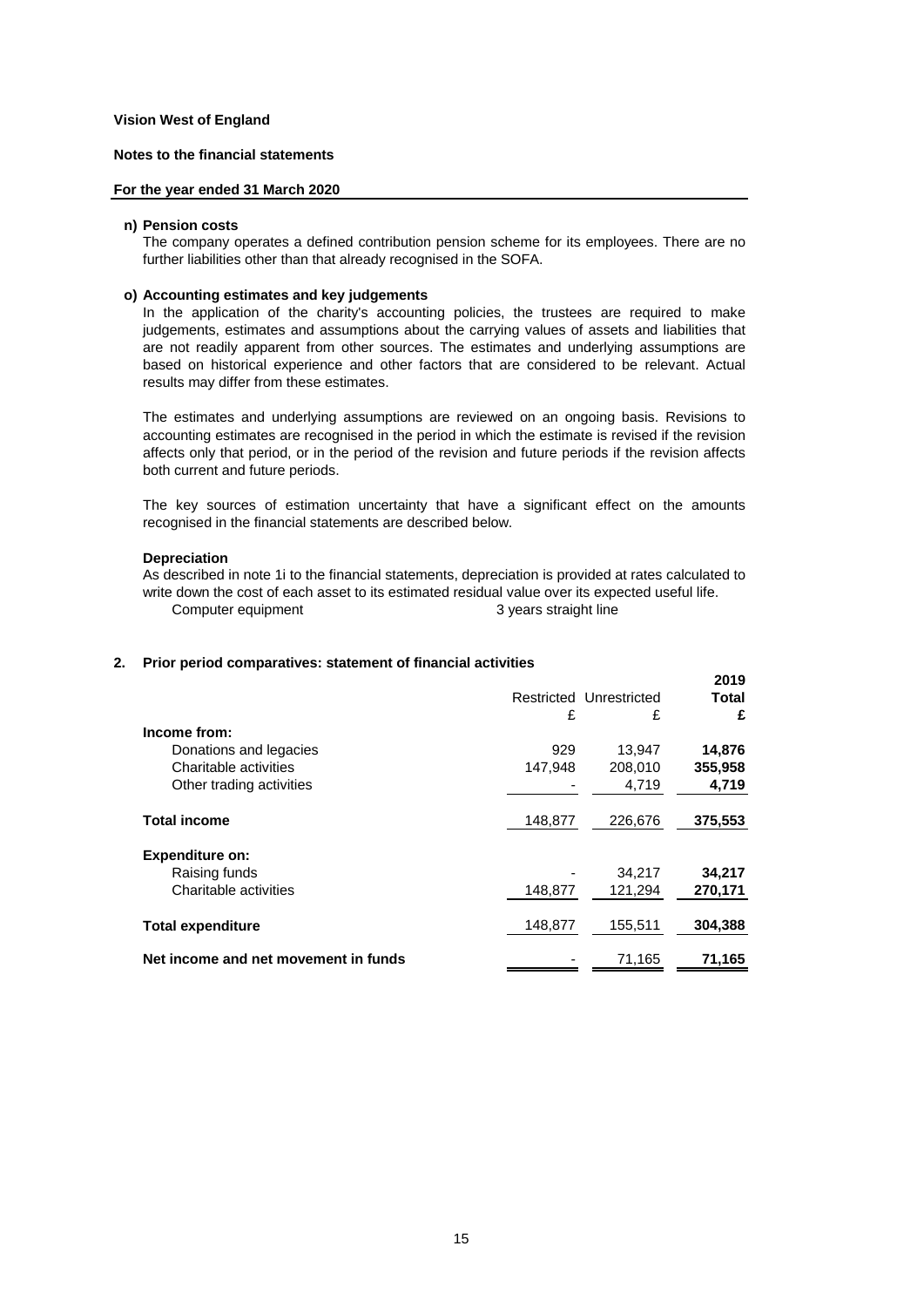**Notes to the financial statements**

# **For the year ended 31 March 2020**

| 3. | Income from donations and legacies       |         |                         |              |
|----|------------------------------------------|---------|-------------------------|--------------|
|    |                                          |         |                         | 2020         |
|    |                                          |         | Restricted Unrestricted | <b>Total</b> |
|    |                                          | £       | £                       | £            |
|    | <b>Donations</b>                         |         | 4,037                   | 4,037        |
|    | Gifts in kind                            |         | 9,343                   | 9,343        |
|    | Total income from donations and legacies |         | 13,380                  | 13,380       |
|    | Prior period comparative:                |         |                         | 2019         |
|    |                                          |         | Restricted Unrestricted | Total        |
|    |                                          | £       | £                       | £            |
|    |                                          |         |                         |              |
|    | Donations                                | 929     | 4,604                   | 5,533        |
|    | Gifts in kind                            |         | 9,343                   | 9,343        |
|    | Total income from donations and legacies | 929     | 13,947                  | 14,876       |
| 4. | Income from charitable activities        |         |                         |              |
|    |                                          |         |                         | 2020         |
|    |                                          |         | Restricted Unrestricted | <b>Total</b> |
|    |                                          | £       | £                       | £            |
|    | Events and community                     |         | 2,513                   | 2,513        |
|    | Resource sales                           |         | 2,298                   | 2,298        |
|    | Grants                                   | 138,164 | 200,000                 | 338,164      |

## Statutory **54,750** 54,750 Corporate **4,500** - 4,500

| Total income from charitable activities | 142.664 | 259.561 | 402.225 |
|-----------------------------------------|---------|---------|---------|
|                                         |         |         |         |

| <b>Prior period comparative:</b>        | £       | Restricted Unrestricted<br>£ | 2019<br>Total<br>£ |
|-----------------------------------------|---------|------------------------------|--------------------|
| Events and community                    |         | 1.975                        | 1,975              |
| Resource sales                          |         | 1.225                        | 1.225              |
| Grants                                  | 145,392 | 204.810                      | 350,202            |
| Statutory                               | 2,556   |                              | 2,556              |
| Total income from charitable activities | 147,948 | 208,010                      | 355,958            |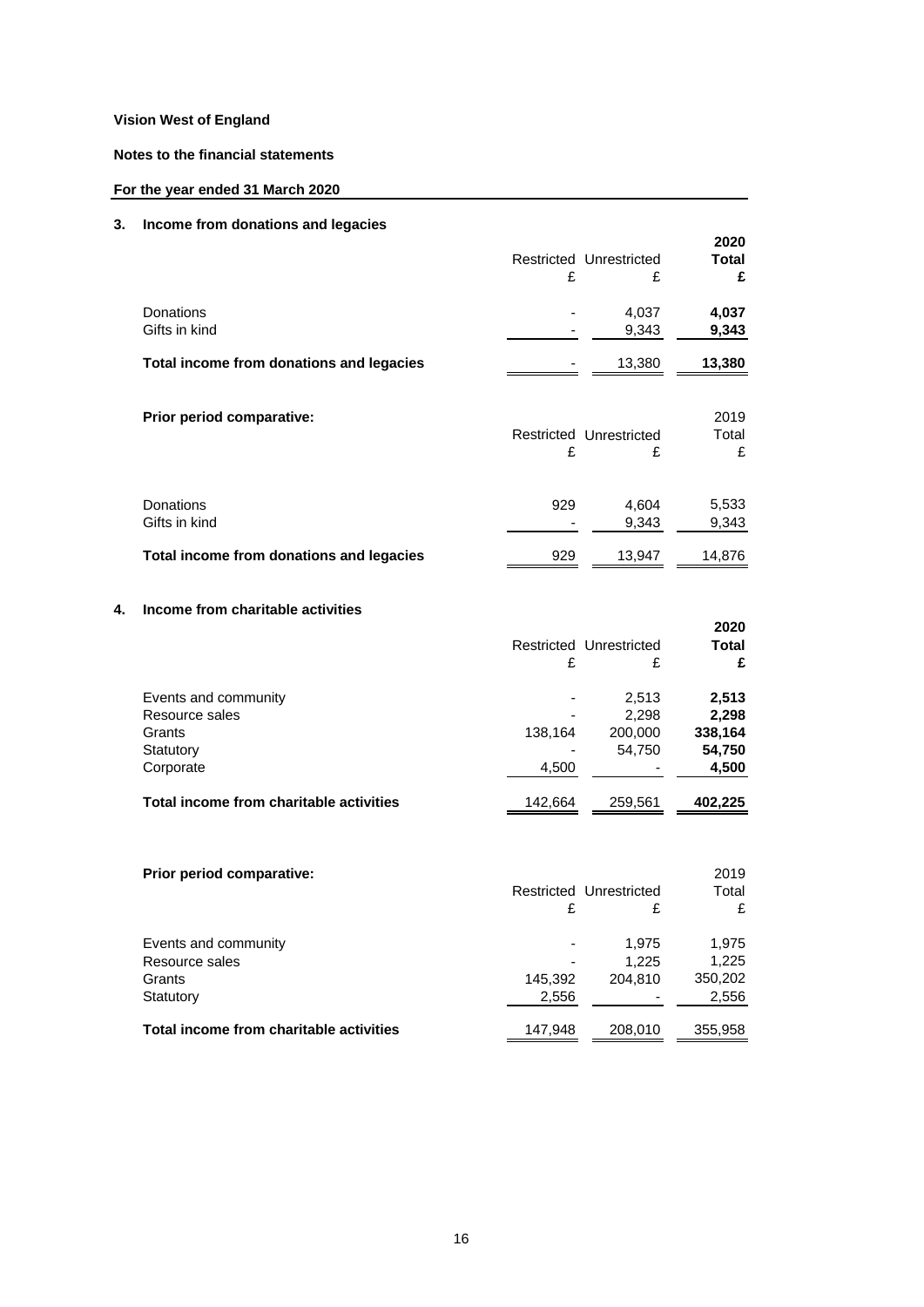**Notes to the financial statements**

#### **For the year ended 31 March 2020**

## **5. Income from other trading activities**

|                                            | £                        | Restricted Unrestricted<br>£ | 2020<br><b>Total</b><br>£ |
|--------------------------------------------|--------------------------|------------------------------|---------------------------|
| Total income from other trading activities | $\overline{\phantom{0}}$ | 5,054                        | 5,054                     |
| Prior period comparative:                  | £                        | Restricted Unrestricted<br>£ | 2019<br>Total<br>£        |
| Total income from other trading activities |                          | 4.719                        |                           |

## **6. Government grants**

The charitable company receives government grants, defined as funding from South Gloucestershire Council to fund charitable activities. The total value of such grants in the period ending 31 March 2020 was £54,750 (2019: £nil). There are no unfulfilled conditions or contingencies attaching to these grants in 2019/20.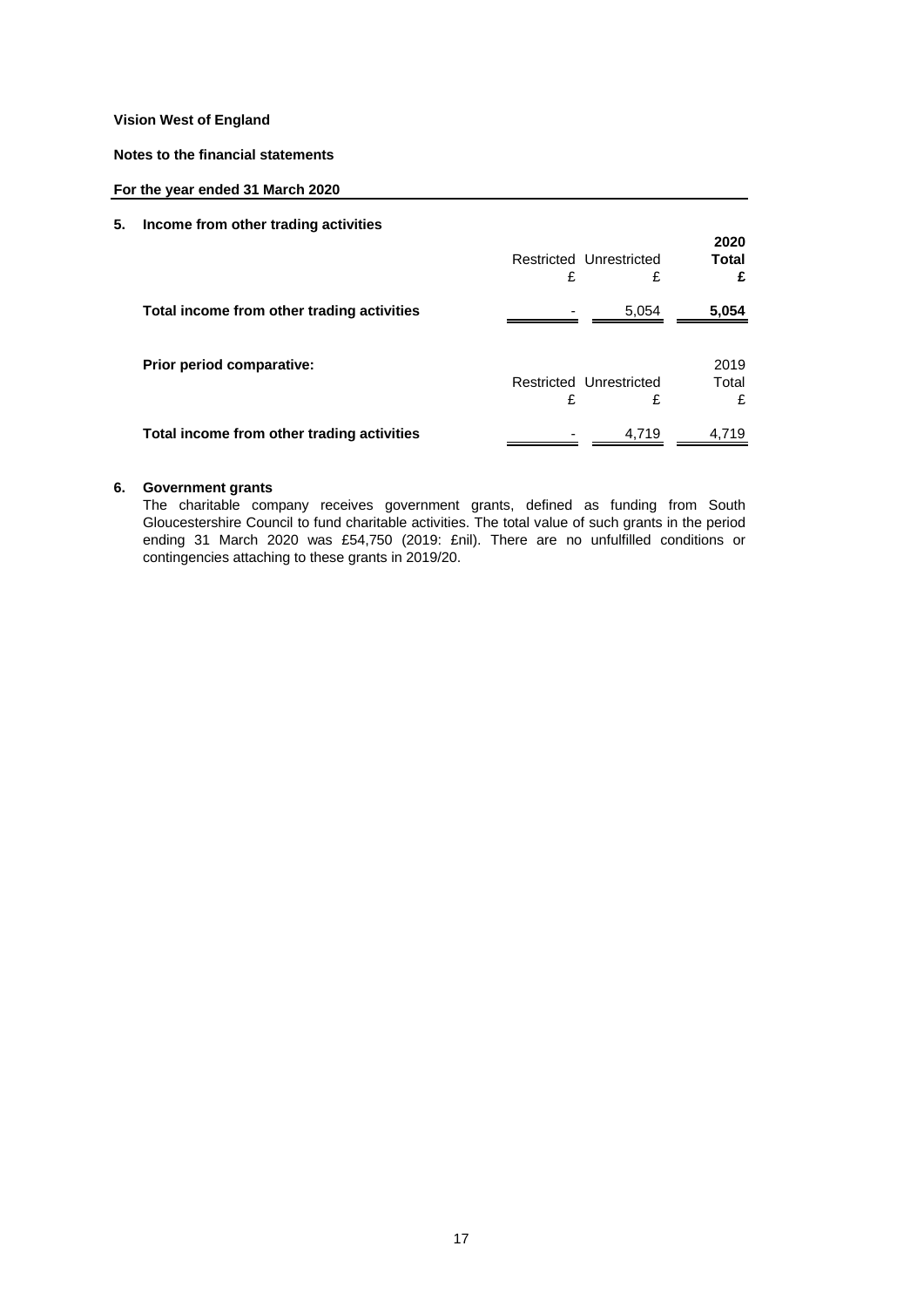## **Notes to the financial statements**

## **For the year ended 31 March 2020**

| 7. Total expenditure             |               | 2020                     |                                    |            |               | 2019                     |                                    |            |
|----------------------------------|---------------|--------------------------|------------------------------------|------------|---------------|--------------------------|------------------------------------|------------|
|                                  | Raising funds | Charitable<br>activities | Support and<br>governance<br>costs | 2020 Total | Raising funds | Charitable<br>activities | Support and<br>governance<br>costs | 2019 Total |
|                                  | £             | £                        | £                                  | £          | £             | £                        | £                                  | £          |
| Staff costs (note 9)             | 34,210        | 225,927                  | 36,889                             | 297,026    | 23,689        | 178,550                  | 34,020                             | 236,259    |
| Other staff costs                |               |                          | 4,047                              | 4,047      |               |                          | 1,800                              | 1,800      |
| Direct project costs             |               | 34,686                   |                                    | 34,686     |               | 24,722                   |                                    | 24,722     |
| Fundraising                      | 812           |                          |                                    | 812        | 1,652         |                          |                                    | 1,652      |
| Bank charges                     |               |                          | 118                                | 118        |               |                          | 25                                 | 25         |
| Printing, postage and stationery |               |                          | 2,120                              | 2,120      |               |                          | 2,135                              | 2,135      |
| Insurance                        |               |                          | 1,748                              | 1,748      |               |                          | 58                                 | 58         |
| Premises costs                   |               |                          | 26,145                             | 26,145     |               |                          | 25,154                             | 25,154     |
| Communications                   |               |                          | 3,651                              | 3,651      |               |                          | 1,231                              | 1,231      |
| Meeting and travel costs         |               |                          | 358                                | 358        |               |                          | 112                                | 112        |
| Accountancy                      |               |                          | 7,577                              | 7,577      |               |                          | 2,179                              | 2,179      |
| Legal fees                       |               |                          | 850                                | 850        |               |                          |                                    |            |
| Depreciation                     |               |                          | 680                                | 680        |               |                          |                                    |            |
| IT and support costs             |               |                          | 9,046                              | 9,046      |               |                          | 8,119                              | 8,119      |
| Subscriptions                    |               |                          | 714                                | 714        |               |                          | 274                                | 274        |
| Miscellaneous costs              |               |                          | 386                                | 386        |               |                          | 668                                | 668        |
| Sub-total                        | 35,022        | 260,613                  | 94,329                             | 389,964    | 25,341        | 203,272                  | 75,775                             | 304,388    |
| Allocation of support costs      | 12,405        | 81,924                   | (94, 329)                          |            | 8,876         | 66,899                   | (75, 775)                          |            |
| <b>Total expenditure</b>         | 47,427        | 342,537                  |                                    | 389,964    | 34,217        | 270,171                  |                                    | 304,388    |

Total governance costs were £2,710 (2019 - £1,800)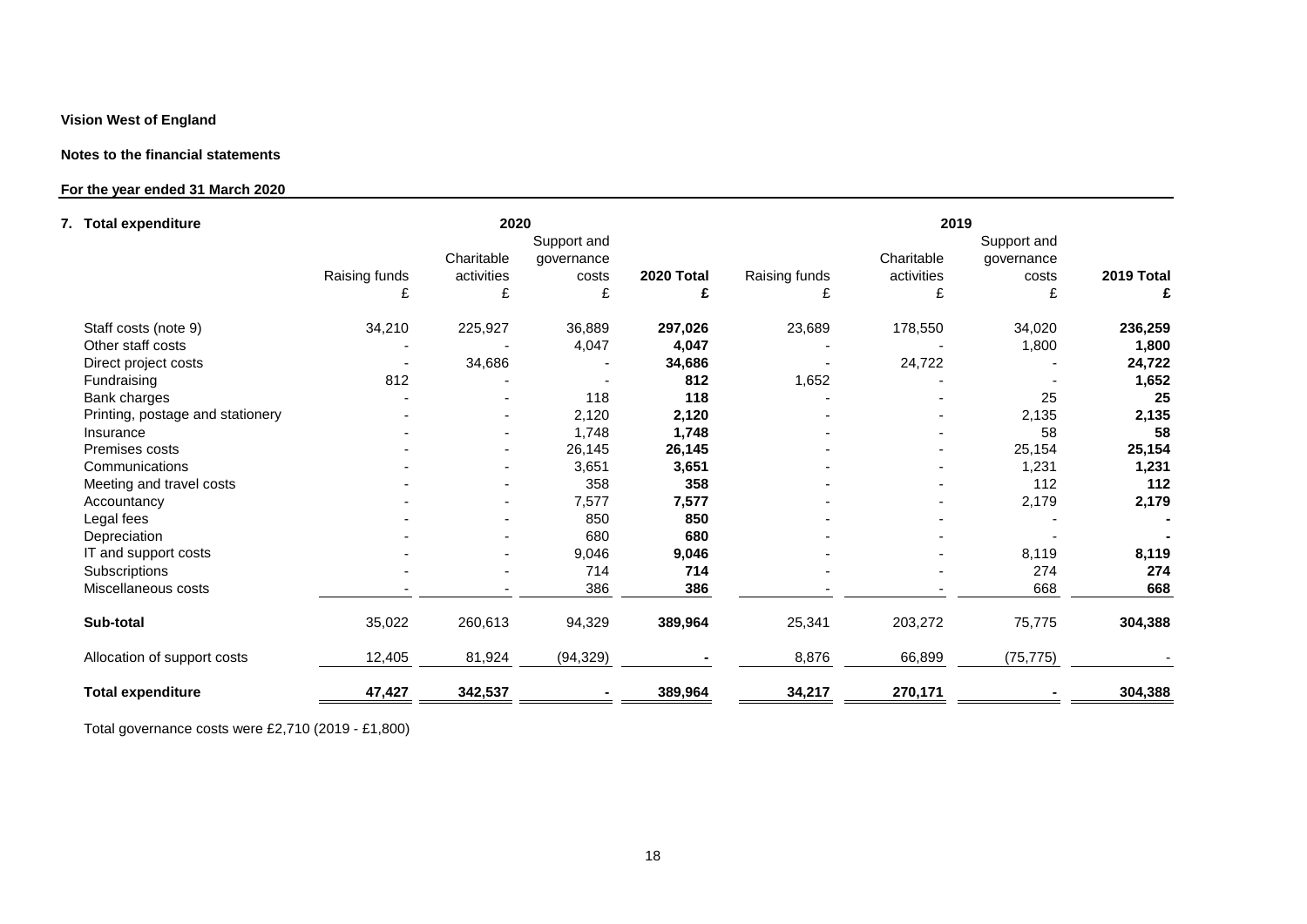## **Notes to the financial statements**

## **For the year ended 31 March 2020**

#### **8. Net movement in funds**

This is stated after charging:

|    |                                           | 2020    | 2019    |
|----|-------------------------------------------|---------|---------|
|    |                                           | £       | £       |
|    | Depreciation                              | 680     |         |
|    | Trustees' remuneration                    | Nil     | Nil     |
|    | Trustees' reimbursed expenses             | Nil     | Nil     |
|    | Independent examiners' remuneration:      |         |         |
|    | • Independent examination (including VAT) | 1,860   | 1,800   |
|    | • Other services                          | 5,016   | 379     |
| 9. | <b>Staff costs and numbers</b>            |         |         |
|    | Staff costs were as follows:              |         |         |
|    |                                           | 2020    | 2019    |
|    |                                           | £       | £       |
|    | Salaries and wages                        | 262,826 | 219,674 |
|    | Social security costs                     | 19,997  | 12,994  |
|    | Pension costs                             | 14,203  | 3,591   |

**297,026** 236,259

No employee earned more than £60,000 during the year.

The key management personnel of the charity comprise the Trustees and Chief Executive Officer. The total employee benefits of the key management personnel were £60,934 (2019 - £49,286).

|                    | 2020<br>No. | 2019<br>No. |
|--------------------|-------------|-------------|
| Average head count | 12.00       | 10.50       |

## **10. Taxation**

The charity is exempt from corporation tax as all its income is charitable and is applied for charitable purposes.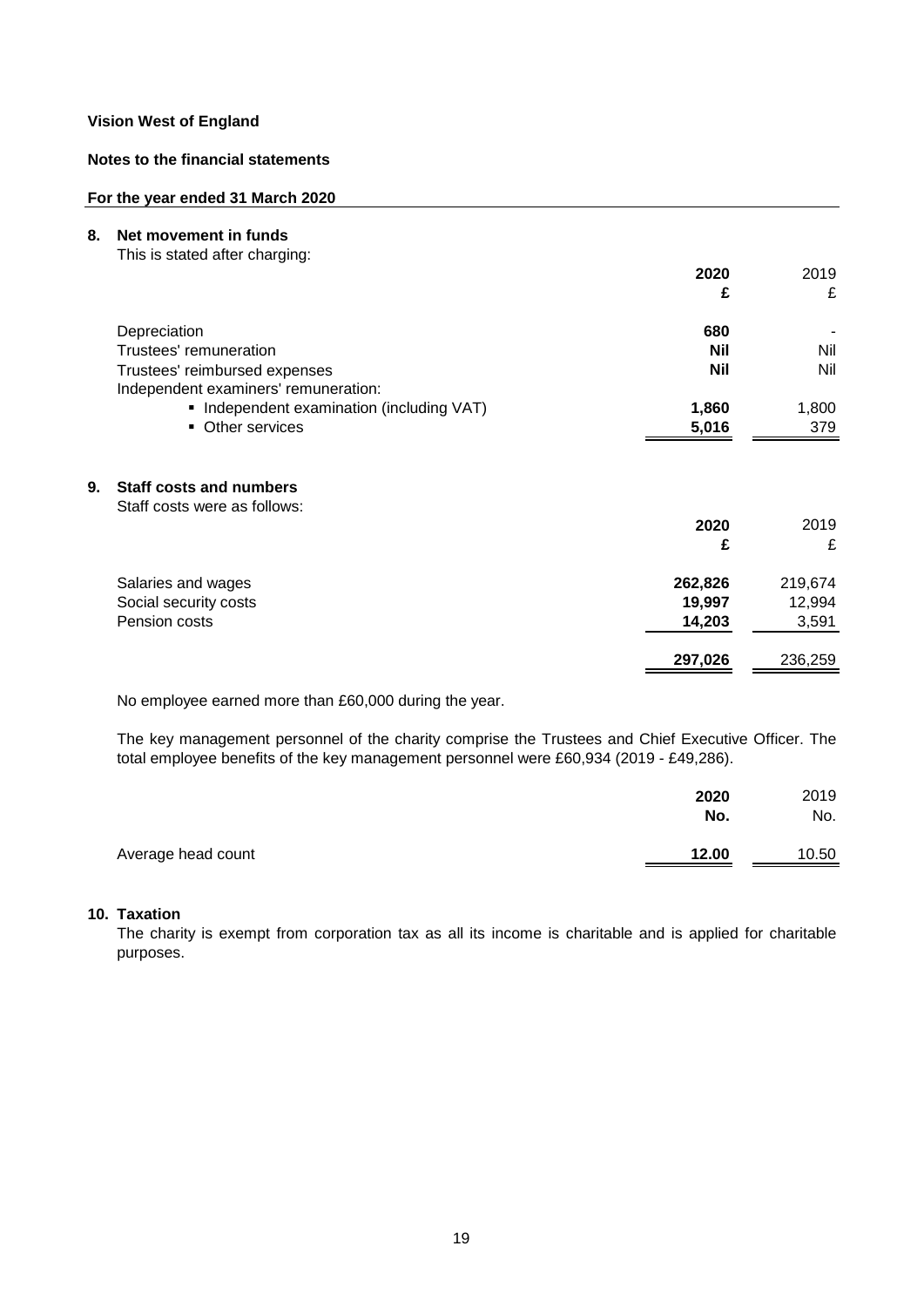## **Notes to the financial statements**

# **For the year ended 31 March 2020**

# **11. Tangible fixed assets**

|                                           |        | <b>Total</b><br>£ |
|-------------------------------------------|--------|-------------------|
| <b>Cost</b>                               |        |                   |
| At 1 April 2019                           |        |                   |
| Additions in year                         |        | 3,228             |
| At 31 March 2020                          |        | 3,228             |
| <b>Depreciation</b>                       |        |                   |
| At 1 April 2019                           |        |                   |
| Charge for the year                       |        | 680               |
| At 31 March 2020                          |        | 680               |
| Net book value                            |        |                   |
| At 31 March 2020                          |        | 2,548             |
| At 31 March 2019                          |        |                   |
| 12. Debtors                               |        |                   |
|                                           | 2020   | 2019              |
|                                           | £      | £                 |
| Trade debtors                             |        | 72                |
| Other debtors                             | 1,900  |                   |
|                                           | 25,076 | 5,792             |
|                                           | 26,976 | 5,864             |
|                                           |        |                   |
| 13. Creditors : amounts due within 1 year |        |                   |
|                                           | 2020   | 2019              |
|                                           | £      | £                 |
| Trade creditors                           | 2,484  | 5,517             |

| Trade creditors                    | 2.484 | 5.517 |
|------------------------------------|-------|-------|
| Accruals                           | 1.860 | 8.324 |
| Other taxation and social security | 7.147 | 4.507 |
| Other creditors                    | 2.050 | 496   |
|                                    |       |       |

**13,541** 18,844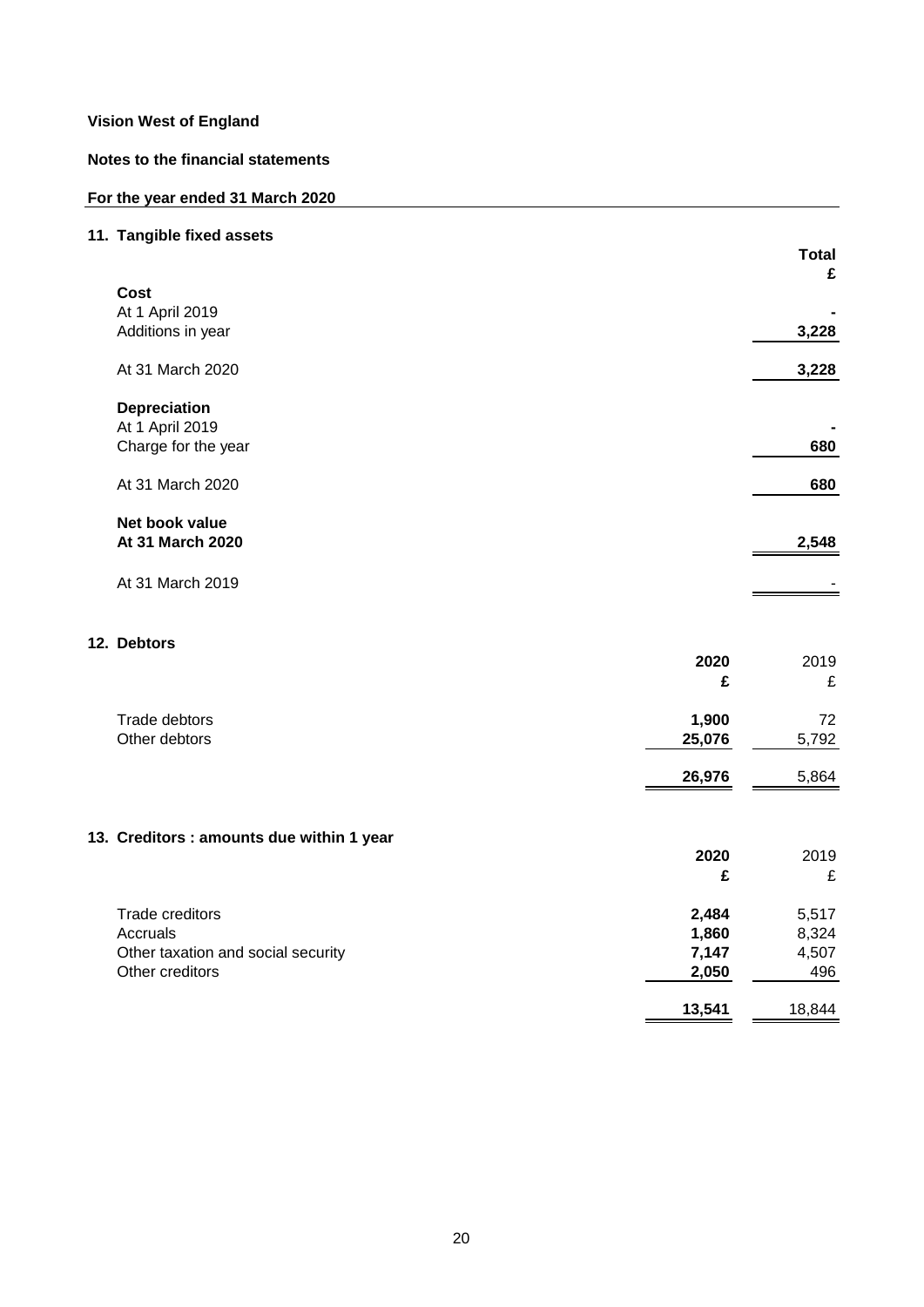**Notes to the financial statements**

# **For the year ended 31 March 2020**

# **14. Analysis of net assets between funds**

|                             | Restricted | Designated | General   | <b>Total</b> |
|-----------------------------|------------|------------|-----------|--------------|
|                             | funds      | funds      | funds     | funds        |
|                             | £          |            | £         | £            |
| Tangible fixed assets       |            |            | 2,548     | 2,548        |
| <b>Current assets</b>       | 7,000      | 28,000     | 77,853    | 112,853      |
| <b>Current liabilities</b>  |            |            | (13, 541) | (13, 541)    |
| Net assets at 31 March 2020 | 7,000      | 28,000     | 66,860    | 101,860      |
| Prior year comparative      | Restricted | Designated | General   | Total        |
|                             | funds      | funds      | funds     | funds        |
|                             | £          |            | £         | £            |
| Tangible fixed assets       |            |            |           |              |
| <b>Current assets</b>       |            |            | 90,009    | 90,009       |
| <b>Current liabilities</b>  |            |            | (18,844)  | (18,844)     |
| Net assets at 31 March 2019 |            |            | 71,165    | 71,165       |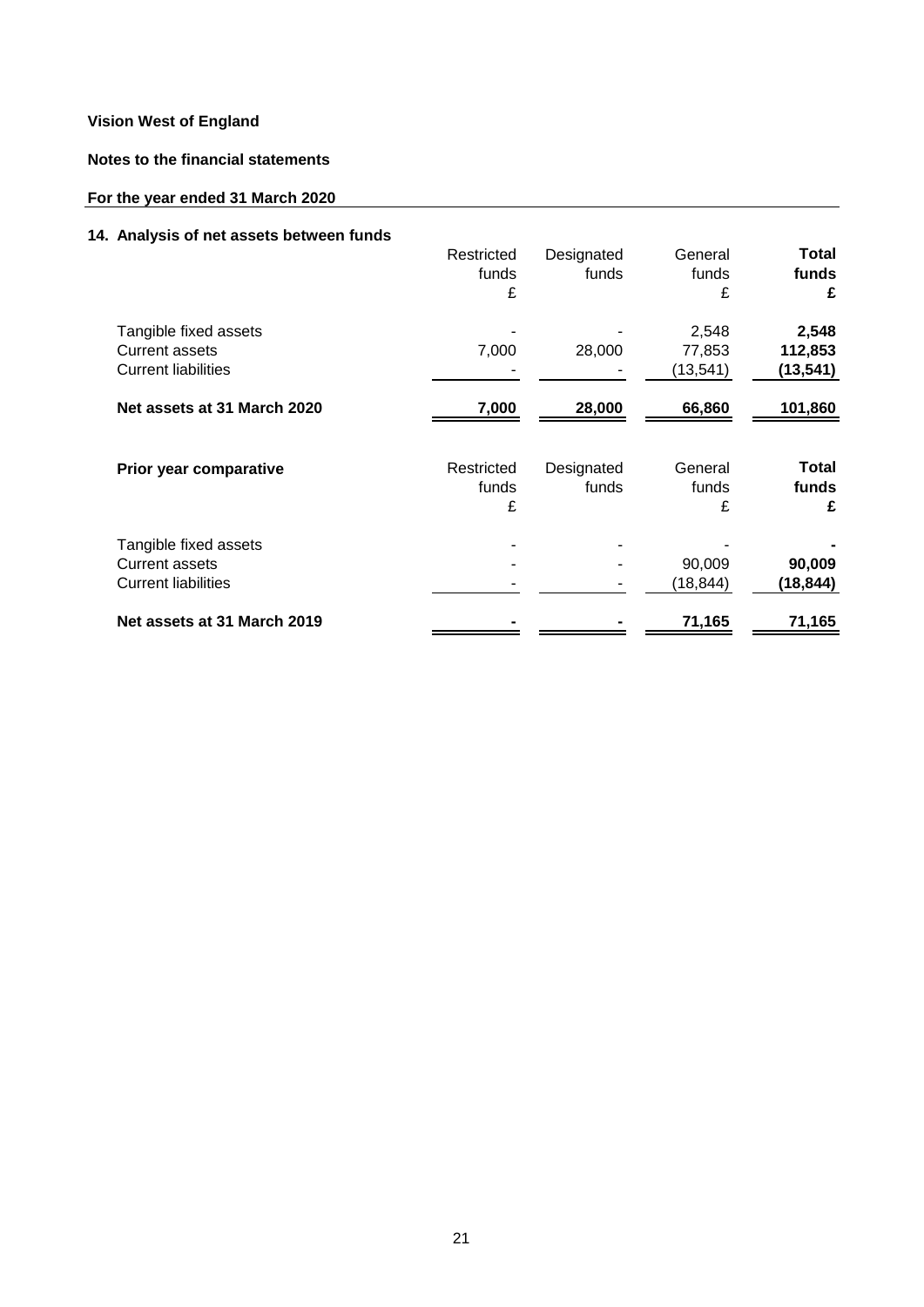**Notes to the financial statements**

## **For the year ended 31 March 2020**

## **15. Movements in funds**

|                                     |            |         |             | Transfers |                  |
|-------------------------------------|------------|---------|-------------|-----------|------------------|
|                                     | At 1 April |         |             | between   | At 31            |
|                                     | 2019       | Income  | Expenditure |           | funds March 2020 |
|                                     | £          | £       | £           | £         | £                |
| <b>Restricted funds</b>             |            |         |             |           |                  |
| <b>Quartet Community Foundation</b> |            | 2,000   | (2,000)     |           |                  |
| Sobell Foundation                   |            | 7,000   |             |           | 7,000            |
| The Boshier Hinton Foundation       |            | 2,000   | (2,000)     |           |                  |
| Wiltshire Sight                     |            | 131,664 | (131,664)   |           |                  |
| <b>Total restricted funds</b>       |            | 142,664 | (135, 664)  |           | 7,000            |
| <b>Unrestricted funds</b>           |            |         |             |           |                  |
| Designated funds                    |            |         |             | 28,000    | 28,000           |
| General funds                       | 71,165     | 277,995 | (254, 300)  | (28,000)  | 66,860           |
| <b>Total unrestricted funds</b>     | 71,165     | 277,995 | (254, 300)  |           | 94,860           |
| <b>Total funds</b>                  | 71,165     | 420,659 | (389,964)   |           | 101,860          |

## **Purposes of restricted funds**

Quartet Community Foundation

To deliver community sight loss advice services in South Gloucestershire.

#### Sobell Foundation

To deliver community sight loss advice services in Bristol.

The Boshier Hinton Foundation

To deliver community sight loss advice services in South Gloucestershire.

Wiltshire Sight

To provide information, advice and support to blind and partially sighted people in Wiltshire and Swindon.

## **Purposes of designated funds**

To cover the TUPE redundancy liability for staff delivering the South Gloucestershire Rehabilitation Service.